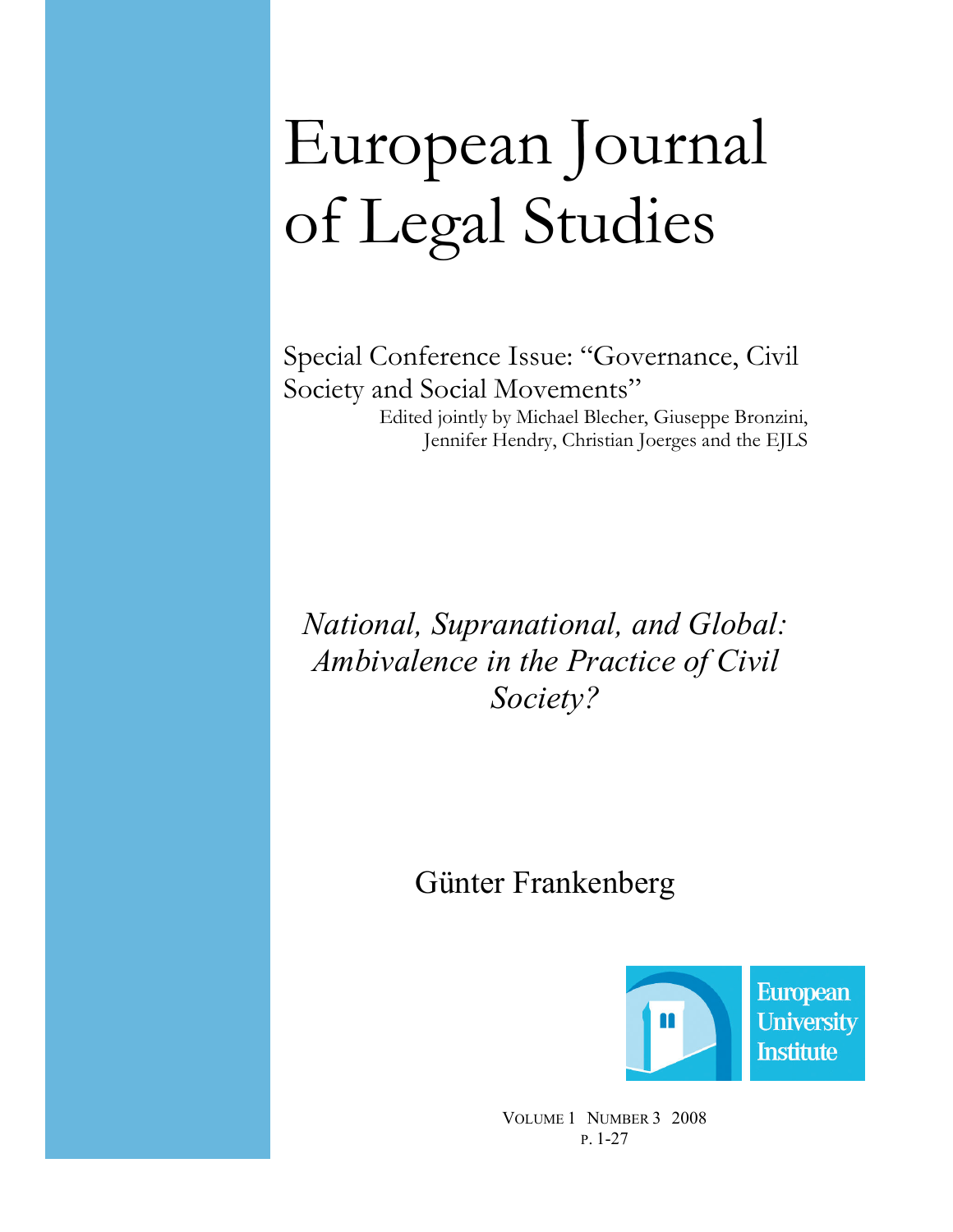## National, Supranational, and Global: Ambivalence in the Practice of Civil Society<sup>\*</sup>

Günter Frankenberg\*\*

#### Metamorphoses: On the Geography of Civil Society

In the national context, talk of civil society has ceased. We are left with only a distant memory of the protest movements of the tumultuous 1980s; whatever there was to analyse and criticise has been analysed and criticised. But this appearance is deceptive because elsewhere, wars are being waged. Civil protests have ascended into the supra- and transnational realms. Civil society, in the form of organisations such as Amnesty, Attac, Greenpeace, Friends of the Earth, the International Rivers Network and People's Global Action, busies itself by uncovering the secrets of the opaque world of comitology – that network of EU advisory committees – and acts as a counterbalance to the prevailing forces of the globalised world of the UN, G7, the WTO, the IMF and the World Bank.

Whosoever chooses to accompany this exodus into the higher realms must acquaint themselves with the varied usages of the term "civil society", for this nomenclature has a changing and tumultuous history and an uncertain future. If one were to attempt to pinpoint the whereabouts of civil society, one would trace, in the conceptions of political philosophy, three noticeable changes of address.<sup>1</sup> From the age of the Greek *polis* up until the greats of

\* Translated from the German original by Rory Stephen Brown, Doctoral candidate, Law Department, EUI.

Thanks to the Centre for Commercial Law at Queen Mary's University, London, who funded this translation.

 $\ddot{\phantom{a}}$ 

<sup>\*\*</sup> Johann-Wolfgang von Goethe Universität, Frankfurt am Main

<sup>&</sup>lt;sup>1</sup> For more detail on these changes, see G. Frankenberg, *Die Verfassung der Republik*, (Nomos: Baden-Baden 1996) Chapter 2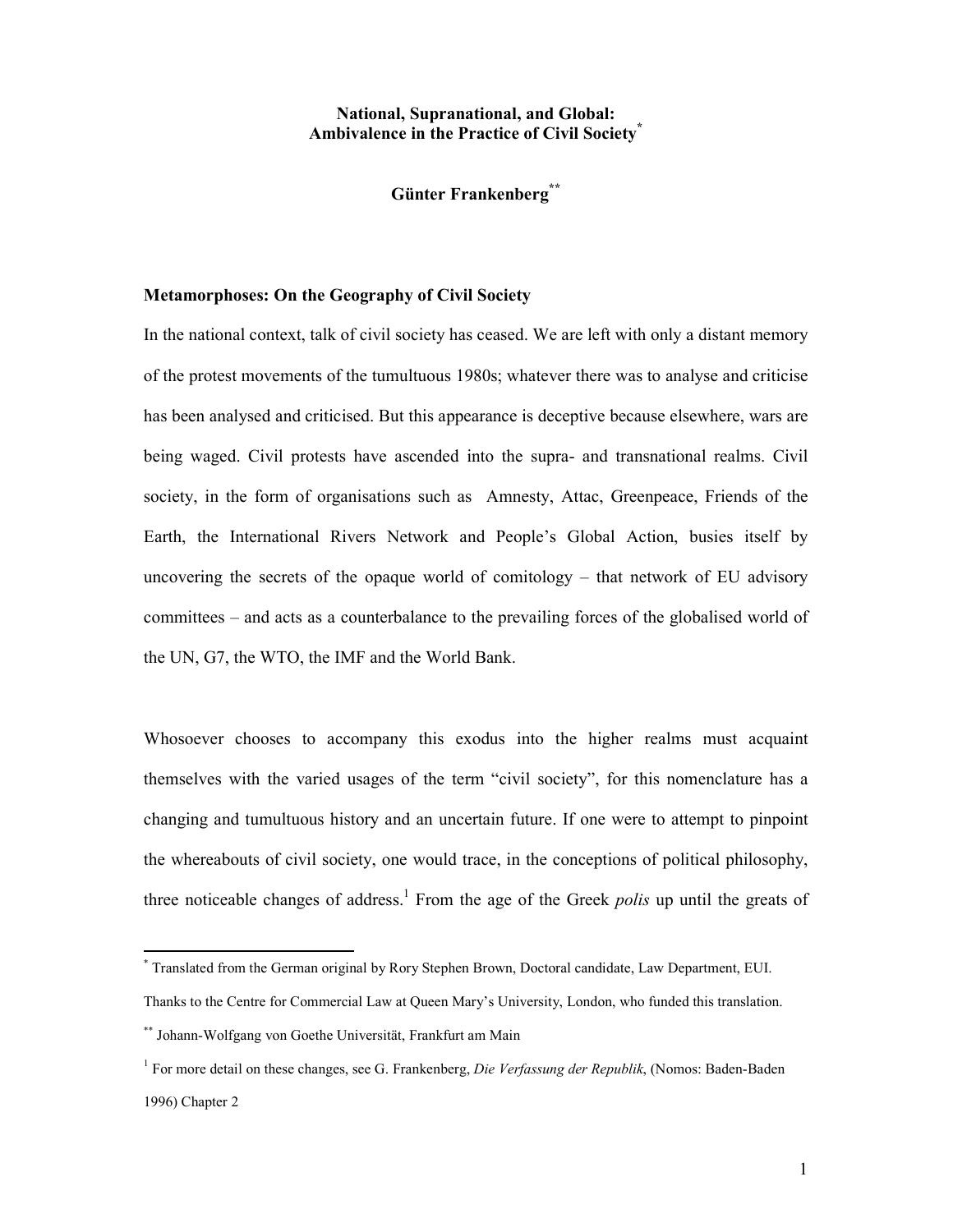modern philosophy, Hobbes and Kant, civil society manifested itself in the twin guises of the political and public in formulas such as Kant's civitas sive societas civilis. Alternately, civil society can be conceived of as the natural border between the state-centric province of public transactions and the politically impoverished quarter of the private life; that is the "home".  $2$ Under the influence of early modern sovereignty theory and the philosophy of Montesquieu, the etymology of civil society gradually shifted towards the duality of political and civil spheres: the *Etat civil* no longer directly opposes the *Etat politique*. This notwithstanding, the contours of the civil landscape have not sharpened in focus. Often, theory settles on the opposition between the state on the one hand, and the society of private ownership on the other, which is stylised in the liberal paradigm as the opposition between authority and harmony.<sup>3</sup> The predicate, "civil" or "private" becomes synonymous with "non-state", the content and borders of which define property and market, and later, competition. Marx accordingly described civil society as the apolitical "sum of the material living conditions after the event of the English and French in the 18th Century".<sup>4</sup> After the exhaustion of the idea of the polis, and the waning of the liberal paradigm in an age of state interventionism, a conception is developing (often without reference to its Hegelian connections), in which civil society occupies a position between "Haus" (family and economy) and "Herrschaft" (state or authority). This followed the lead of Scottish moral philosophers and French physiocrats, who had distanced themselves from Artisotelian dogma, according to which the economy is

 $\overline{a}$ 

Jahrhundert". See K. Marx, Zur Kritik der politischen Ökonomie, 1859, MEW 13 (Berlin 1951), 12; A.

Ferguson, An Essay on the History of Civil Society, (Basil: London, 1789).

 $2<sup>2</sup>$  In the second half of the 20th Century, Hannah Arendt, in her philosophical texts, appeared as the heir to this polis tradition. See H. Arendt, Vita activa oder vom tätigen Leben (Stuttgart: W. Kohlhammer Verlag, 1960) and Über die Revolution (München: Hanser, 1974)

 $3$  A. Smith, *Wealth of Nations*, (Edinburgh, 1776)

<sup>&</sup>lt;sup>4</sup> "Gesamtheit der materiellen Lebensverhältnisse nach dem Vorgang der Engländer und Franzosen im 18.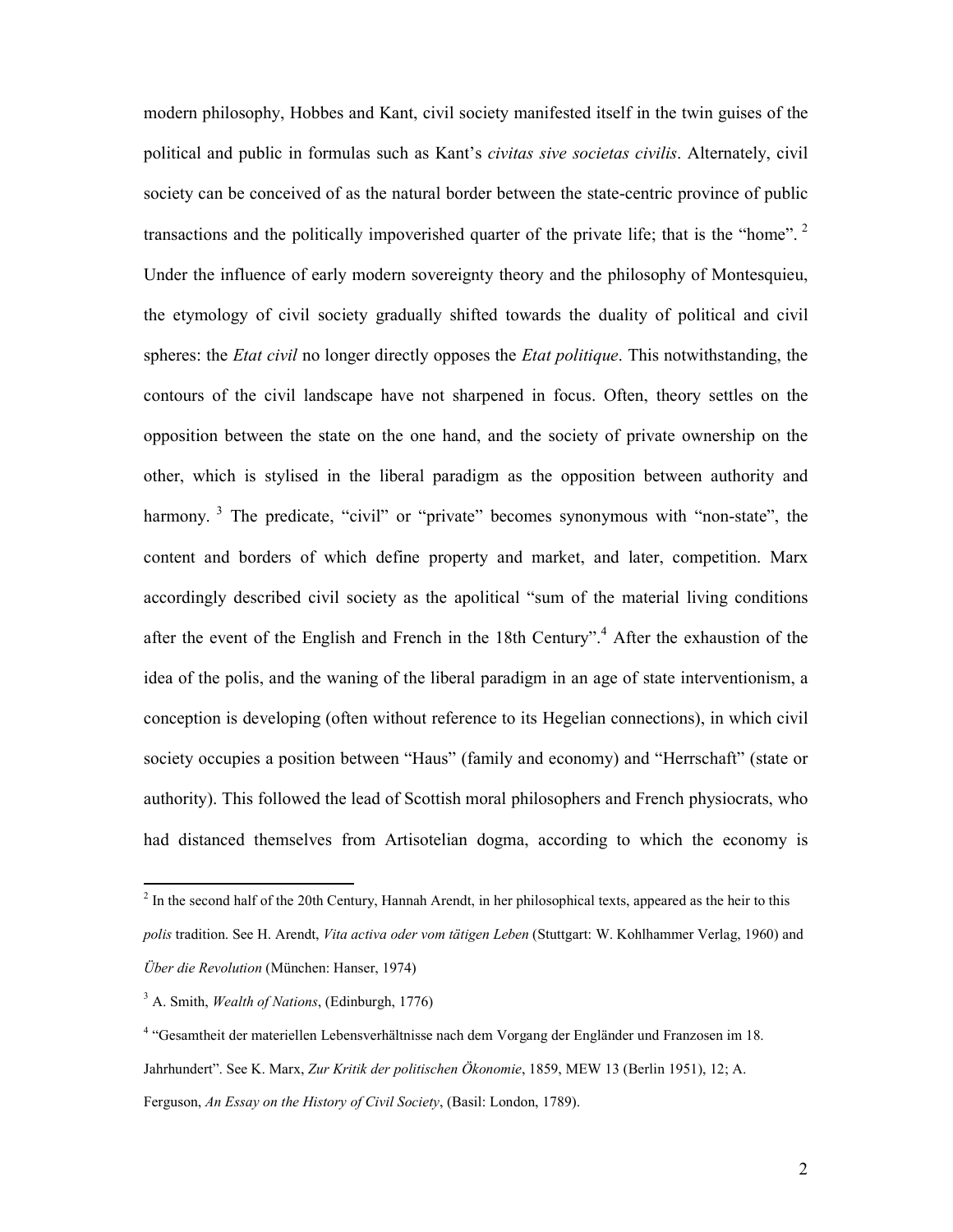understood as the fundament of the "Haus", entirely separate from the political-public sphere. Civil society materialised as a societal phenomenon in connection with Tocqueville's observations on democracy in America; shackled neither by political nor private fetters, civil society is constituted by the diverse intermediary organisations with their various programmes, challenges, interests and projects. The term civil society can be understood as delineating an area, but, in the context of societal phenomena, it can more pertinently be conceived of as describing a practice, namely the self-organising activity of society in the resolution of unavoidable conflicts by civil means.<sup>5</sup> Secondly, the notion of civil society connotes procedural and institutional public life, which entails the influential participation of the citizen in politically institutionalised will-formation.

A coda to the early history of civil society: the post-liberal paradigm of an activist theory of politics and the idea of self organisation of society through voluntary associations played a central but temporally and spatially limited role in the "progressive era" in the United States, as New York intellectuals, in their urban milieu, briefly bade farewell to *laissez-faire* capitalism in favour of a systematically interventionist state. The current career of civil society is thanks to the model of the anti-totalitarian, social- and human rights orientated dissent movements in Middle and Eastern Europe in the late '70s and '80s. These movements, even for Western societies, catalysed the ripening of the idea of the civil society as a vision of a republican and radically democratic togetherness. <sup>6</sup> After the (re-)domestication of the term, the '90s heralded its notable worldwide proliferation, with an equally salient diffusion of variations of the post-liberal paradigm, for example, in China or in Islamic societies. This

 5 To put it bluntly and somewhat imprecisely: democratic "dispute" culture

<sup>&</sup>lt;sup>6</sup> From the extensive literature on this topic see, in particular: U. Rödel, G. Frankenberg & H. Dubiel, *Die* demokratische Frage, (Suhrkamp: Frankfurt/Main, 1989); E. Gellner, Bedingungen der Freiheit. Die Zivilgesellschaft und ihre Rivalen (Klett-Cotta: Stuttgart, 1995).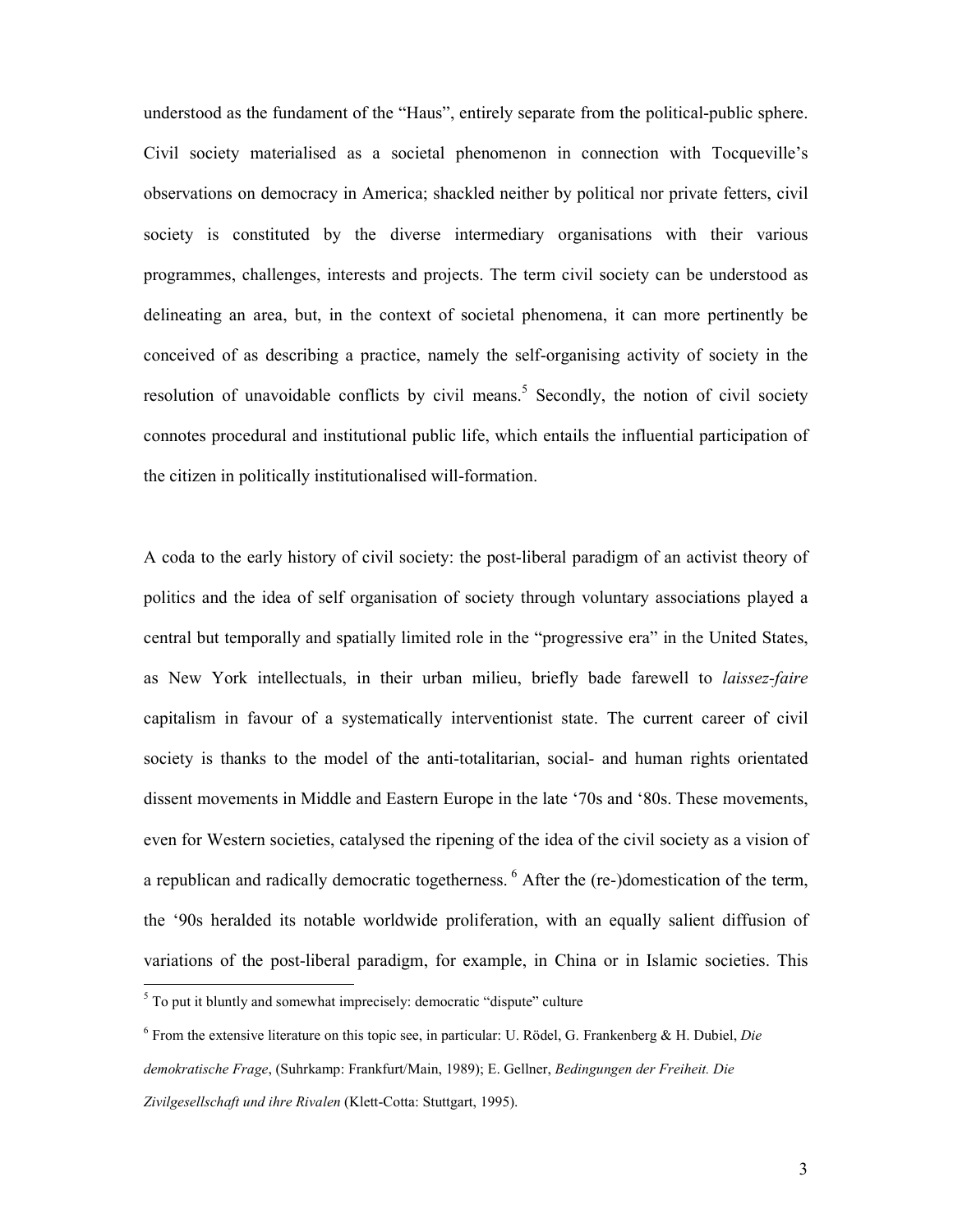dissemination of the term led inexorably to considerable dilution of its meaning. The Chinese "civil society without democracy" typifies this semantic bankruptcy.

If anything, the silence enveloping civil society is localised in the national context of the West European state. With occasional exceptions, (e.g. the movement against Castor transportation) the peace, environmental, and women's movements seem to have their most active years behind them. In the theoretical discussions, all relevant arguments have been exchanged.<sup>7</sup> Even the Enquete-Commission of the German Parliament has put the sessions on the "future of bourgeois commitments" on ice. As was indicated at the offset, appearances deceive because the battles of (and about the concept of) civil society take place on the transnational plateau. The discovery of civil society in the EU and global(ised) context, in particular after the protests against the IMF, WTO and the politics of heads of state at G7 and G8 summits, means that it is worth questioning whether the semantic arguments have really been set aside. What role does civil society play in the transnational context? The following thoughts concentrate on a clarification of the usages of the term "civil society" (II); a discussion with the critics of those usages (III); the ambivalent approach of practice toward supranational civil society amongst an organised European civil society (IV); and on the international level with respect to a global civil society (V).

#### Civil Society as Utopia and Self-description

To know what one is talking about is always helpful, and this is particularly valid with respect to the politically and semantically loaded, oscillating, and fuzzy terminology of civil society.

<sup>&</sup>lt;sup>7</sup> For a meticulous digest of this topic, see A. Klein, "Der Diskurs der Zivilgesellschaft: Politische Hintergründe und demokratietheoretische Folgerungen" in Politische Vierteljahresschrift 43/4 (2002) 681-683. More comprehensively, see V. Heins, Das Andere der Zivilgesellschaft: zur Archäologie eines Begriffs (Transcript: Bielefeld, 2002).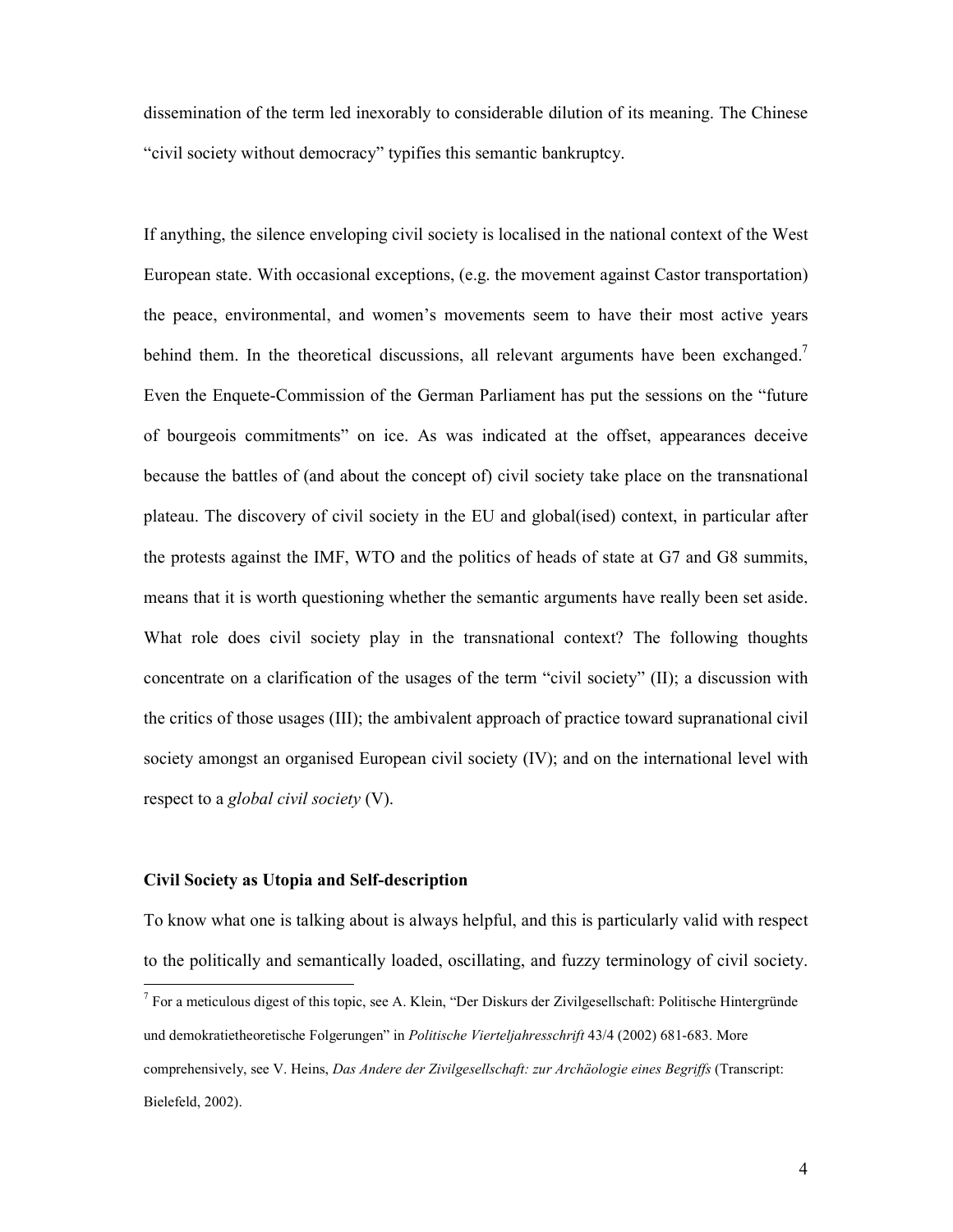The same is true, as will be shown, for critics of the discourse pertaining to civil society, and so three usages of the term "civil society" should be distinguished here:

First, civil society is a project: the utopia of a self-organising, democratic society, one respectful of human rights and civil liberties. Since the time of the philosophical founders of the liberal paradigm, this project has been idealistic, progressively drafting since its very founding the blueprint of a future and only partially realised civil society, in which people live together as interactive, peaceable citizens. Freely and independently, these people gather themselves into associations, in the public fora, cooperating and reaching mutual agreement on the communal transactions of society, under the rule of law and the constitution, without untoward interference from a despotic, totalitarian or paternalistic state, with measured tolerance for diversity and for the establishment of a minimal solidarity, conducive to social equality.<sup>8</sup> Tocqueville gave this project, the form and substance of which he (not necessarily erroneously) identified in American society, the title of "society of equality".

Second, civil society is used as a critical tool, which enumerates the elements of the project as normative, anti-authoritarian yardsticks. These yardsticks permit the disappointing reality to be compared (unfavourably) to an aspirational normative blueprint. In this context, civil society becomes a weapon which can be brandished in the face of an authoritarian regime, an officially regulated public sphere, curtailments of free expression, an entrenched system of governance or other institutional structures or phenomena which emasculate or undermine the public.

 $\overline{a}$ <sup>8</sup> In addition, see J. Kocka, "Das Bürgertum als Träger von Zivilgesellschaft – Traditionslinien, Entwicklungen, Perspektiven" in Enquete-Commission's "Zukunft des Bürgerschaftlichen Engagements" at 16; and G. Frankenberg, supra note 1, Chpts 2 and 5.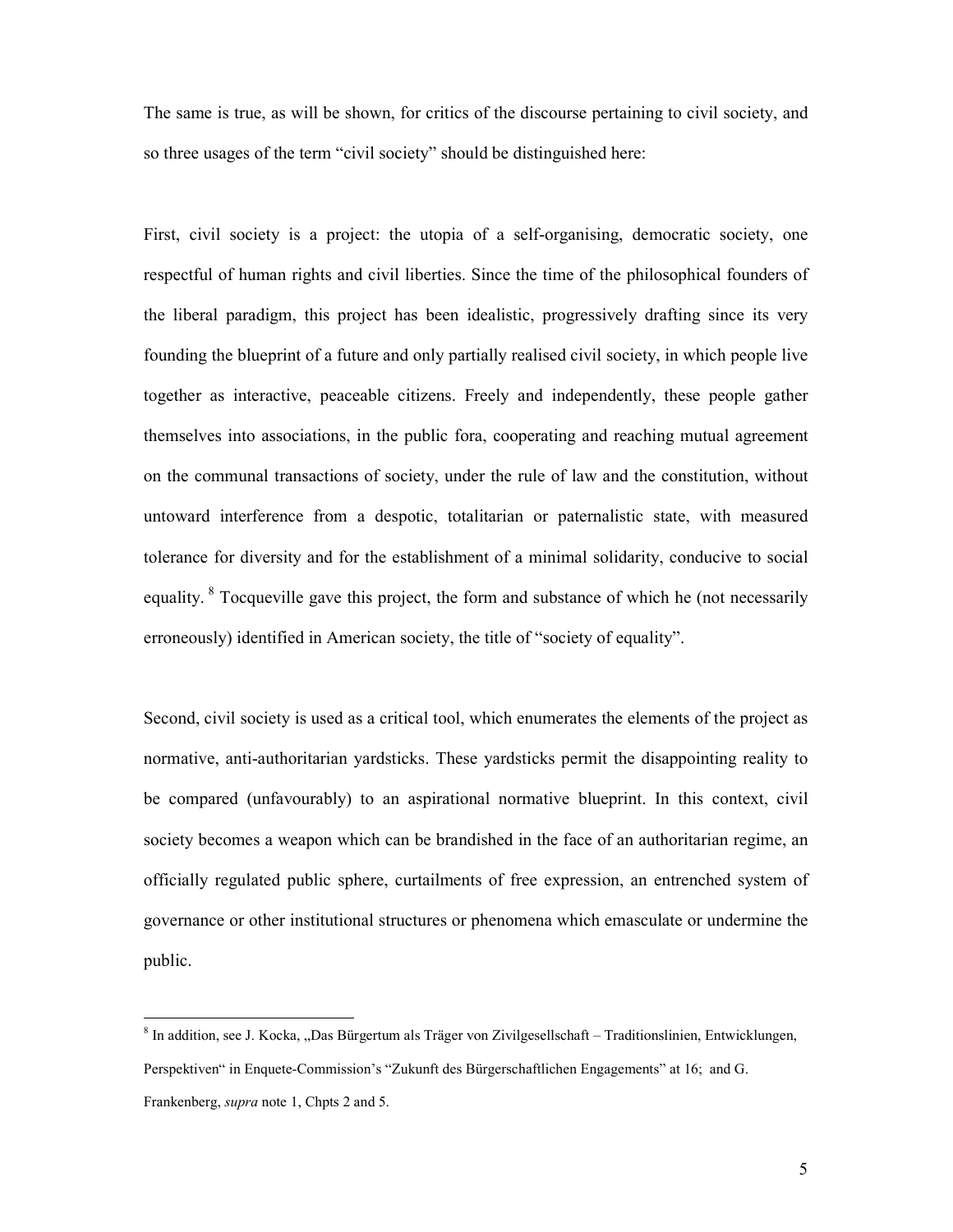Third, civil society functions as a descriptive or analytical term,  $9$  which separates a specific sphere, the non-political, the associative scene, or the realm of self-organisation from the province of the state. Alternatively, the term may be used to chart the borderlines between/beyond the state, the economy and the private sphere. Clearly, the words "between" or "beyond" (state and market) indicate, on the one hand, a transition to a post-liberal paradigm and, on the other, the inadequacy of the logic of this demarcation. In what follows, the logic of demarcation is converted into sheer heuristics; facilitating the analytical fencingoff of an area of action comprising the activities of clubs, social movements, and nongovernmental organisations. This practice encloses a symbolic field of public discourse, with moveable boundaries, in which the public engagement of predominantly weak institutionalised groups, initiatives, societies and networks takes root. This field is adjacent, but not necessarily in opposition, to state and market.

The descriptive-analytical term usefully pertains to the practice of voluntary public associations. We can distinguish an internal and an external aspect, which are intertwined in this practice. For both, it is noteworthy that the predicate "civil" is of real import, and the players in this game, that is, the active citizenry, and the rules of the game, are distinguishable by virtue of a specific relationship to the law. The internal aspect describes the integrative significance of civil society. Here, "civility" is the watchword with respect to the modalities of civil disagreements. Civility implies on the one hand an ability and readiness of individuals to act in collectives (agency), and on the other an intimate relationship to the ethic of equality. In discussions in the realm of civil society, the actors signal their adherence to this ethic by

 9 J. Alexander, ed., Real Civil Societies – Dilemmas of Institutionalisation, (Sage: London, 1998); H. Anheier,

M. Glasius & M. Kaldor, eds., Global Civil Society 2001, (Oxford: OUP, 2001).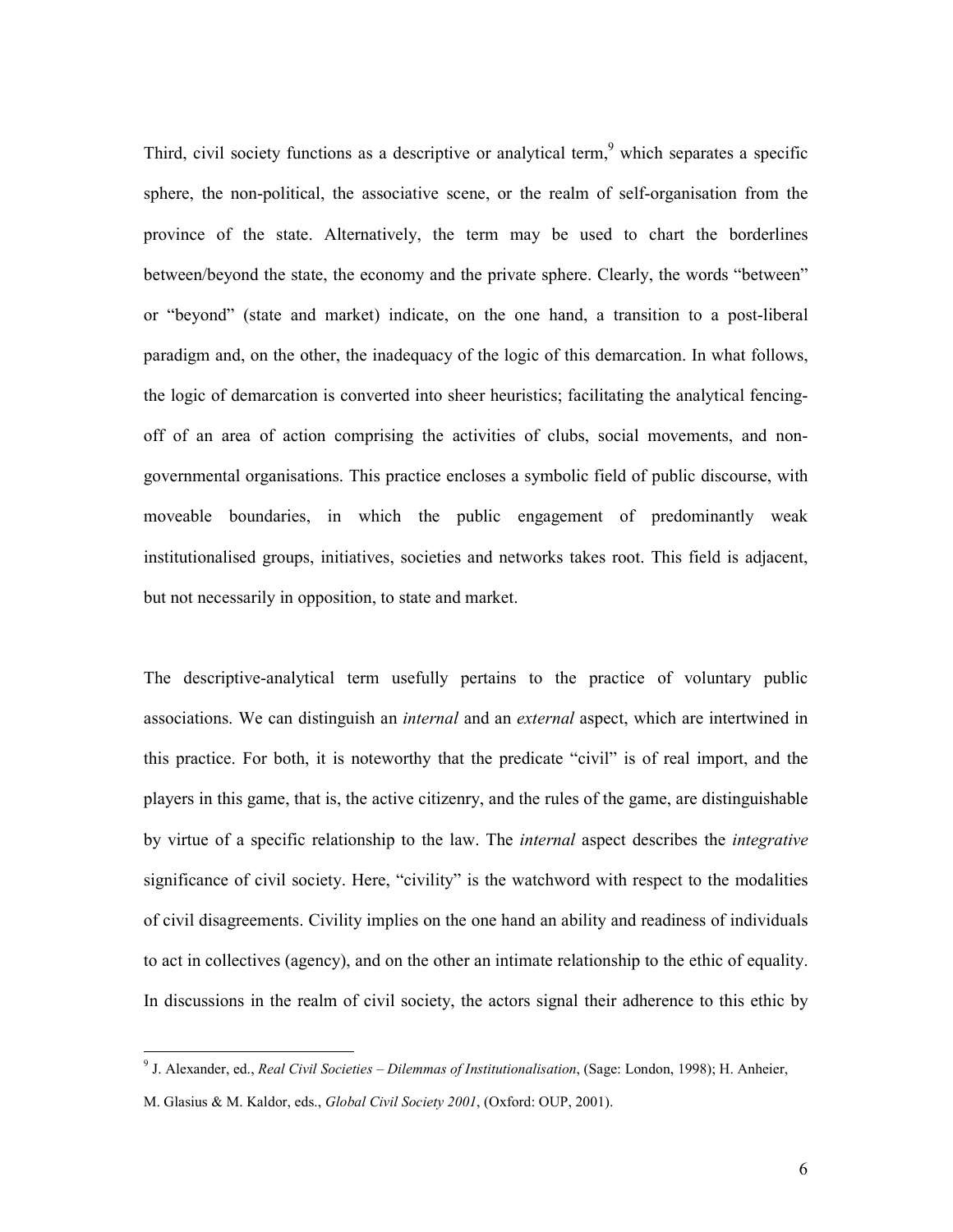restraining themselves to civil means of conflict-resolution and by recognising the right of their opponents to voice their private or political interests in public fora. On the basis of this condition (the ethic of equality), conflict resolution in civil society creates or represents social capital and that minimum of solidarity, required by a society of individuals for its social cohesion. Now, this description of conflict resolution in civil society, or, a democratic argumentative culture, has clear normative implications. Crucial to the suitability of this terminology for civil society as a descriptive and not a prescriptive tag, is that these implications are not attributed to the observed reality, but are demonstrable in the observable practice of associations. If that is not the case, for example in civil war or where massive and systematic transgressions of the prohibition of violence are taking place, in hierarchically structured (inegalitarian) societies, or in highly paternalistic societies, the term civil society is inapposite. Similarly, the Chinese solution, of a civil society sans democracy is plain nonsense, or the sheer ideology of an autocratic strategy for the cementing of power through reforms from above. This type of regime has nothing in common with the definition of civil society proposed here.

The external aspect constitutes the meaning of civil society for the establishment of legitimately reached official decisions. As a result of efforts to influence the public, political office holders, institutions, or economic actors and groups, public associations, particularly those dedicated to freedom of expression and association, have a public utility. In this sense, civil society, with its specific organisational structuring of free will and its communicative rationality, mediates between the different sectors of national state society and its organisational forms (bureaucracy, market) and rationalities (power and exchange).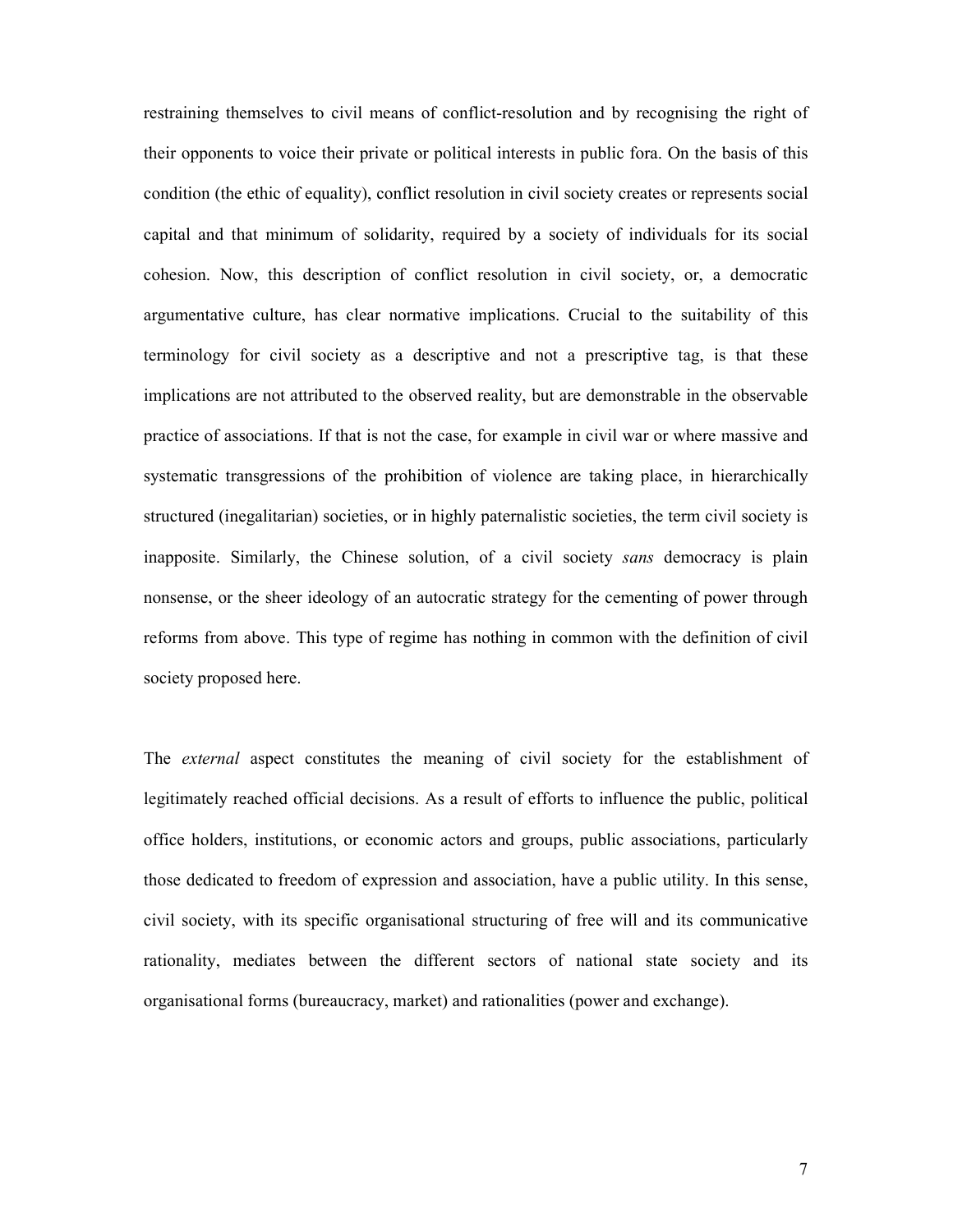The difference between the internal and external aspects attaches to the everyday usages of the terminology and permits the more accurate rendering of the normative implications and the potential ambivalences of civil societal practice: civility or civil society characterises, as a democratic predicate, the manner of social intercourse in the form of spontaneous, voluntary self-organisation. It refers to the autonomy of the citizenry and the constitutional embodiment of the general rights and liberties of action and association. It is questionable whether or not the organisations and associations of civil society may lose their civil quality or be degraded where they are supported by the state or partially integrated into official decision-making processes, with its correlative demands of representative and responsible structures.

Civil society also refers to the place and mode of social intercourse in public arenas, that is, outside of the institutional or official (or economic) decision-making processes, and is, in a broad sense, geared towards the public interest. This republican-democratic component may be understood as the expression of special rights to political communication and participation in public fora. To that extent, the predicate, "civil", must be jettisoned where the activities of the citizenry lose that public quality, and/or when they are conducted in a strictly prudential manner. Finally, as a synonym for *civility*, civil society contains clear normative connotations, and prescribes a particular modality for conflict resolution and the pursuit of interests. Civility describes the self-denial of violent modalities, and, at the same time, implies tolerance and an ethic of equity: the actors in civil society come to the table as equal partners and renounce notions of preference or the natural right to violate the physical integrity of their contemporaries with force or duress. It follows that organisations no longer deserve or enjoy the tag of civil where they dispense with these notions of egalitarian, horizontal, civil confrontation, taking the law into their own hands.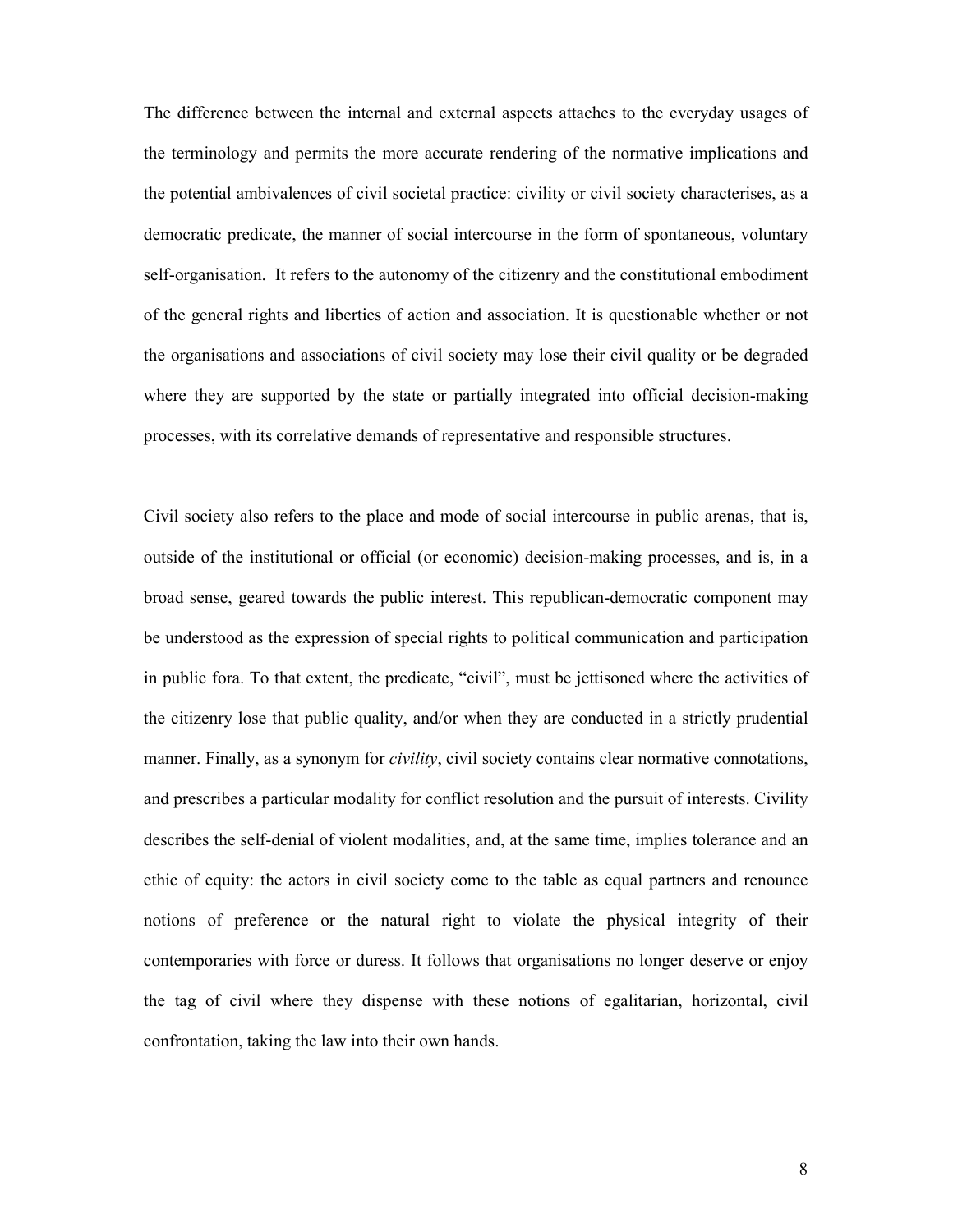If one insists, as I do, upon these components of voluntarism, publicity, and civility, then "civil" functions as a prescriptive term, which would presumably exclude the activities of the Mafia, the Ku-Klux-Klan, or clandestine, paramilitary, national-socialistic groups from its remit. That the understanding suggested here does not resolve all the conflicts is demonstrated by the sections on European and Global civil society. Incidentally, the various interpretations of the paradigm of civil society create tension. From the liberal point of view, civil society animates the democratic process and guarantees that social preferences and interests are properly voiced and represented<sup>10</sup>: political decisions enjoy greater legitimacy as a result. From the communitarian point of view, civil society, boasting a culture of voluntarism and its various trappings, actualises "common values" of a communal society.<sup>11</sup> From a republican point of view, civil society revitalises the idea of public freedoms, that is a democracy of association, or simply civil virtues that facilitate the running of a representative democracy. The strengths attributed to civil society are as formidable as the dangers that imperil its existence: it is considered a nostrum by liberals, a cure for the symptoms of excessive official interventionism, while communitarians regard community groups as a cosy homestead of shared values, preferential to the cold legal-bureaucratic environment; while republicans overburden members of the societal associations by obsessively fixating on their civil roles and responsibilities. At its base the spontaneous, self-organisation of civil society is threatened, either legally formalised, banalised, co-opted or governmentalised by state administrations, that is, incorporated into state decision-making procedures and/or overburdened with the imposition of tasks by the government.

<sup>&</sup>lt;sup>10</sup> For this, see K. A. Armstrong, "Rediscovering Civil Society: The European Union and the White Paper on Governance", in European Law Journal 8 (2002), 102 ff.

<sup>&</sup>lt;sup>11</sup> R. Bellah, R. Madsen, S.M. Tripton, W.M. Sullivan & A. Swidler, *The Good Society*, (New York: Knopf, Random House, 1991).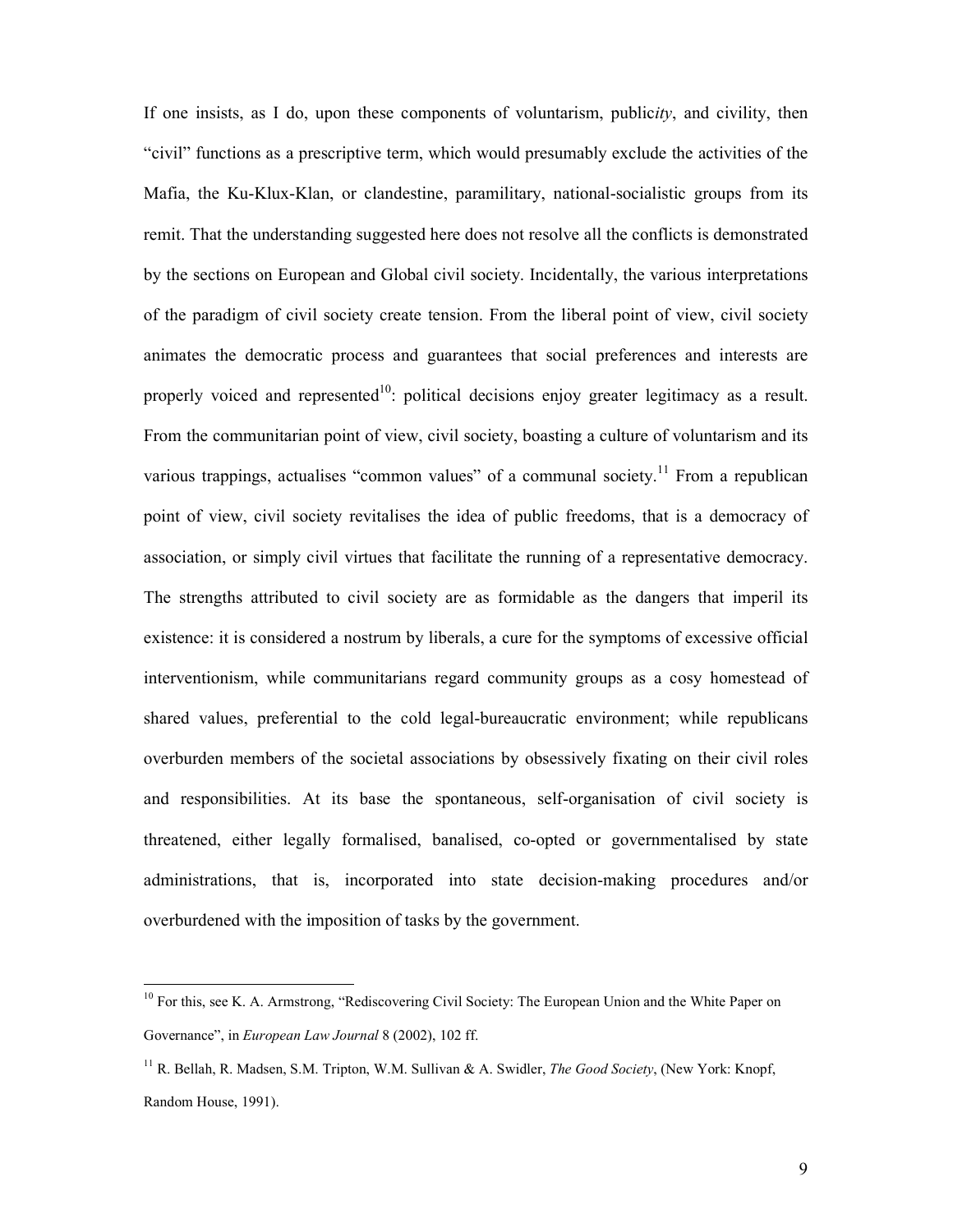#### Critique and Riposte

Before analysing the roles and abilities of civil society on the transnational level, I wish first to engage with several criticisms, in order to prevent avoidable misunderstandings accompanying us on our journey from the national to the transnational. The first criticism concerns the theoretical inflation of the description "civil society" from a sphere or sector of society (or a specific practice of associated actors) to an elaboration of the entire community, and this complaint should be considered in unison with the foregoing observations and terminological clarifications. Thereafter, it should be clear in the following discussion that, in the national context, a logically demarcated, total conception of civil society – for example as a total demos or an association of associations – is both theoretically and empirically implausible.

A further criticism aims at conceptions of civil society which, rather than exorbitantly inflating its meaning, attribute to it, as a politicised sector, a special role: namely as a policy centre. The criticism runs like this: "the semantics of civil society [can be seen] as a utopian vanishing point against the differentiated society of unity".<sup>12</sup> That in such besieged conceptions of the civil society it takes over the functions of which Luhmann disapproves, namely that of a normative or critical yardstick of an observatory or a policy centre,<sup>13</sup> would hardly be a scandalous condemnation unless, of course, the dicta of the founder of modern systems theory had the character of canonised remedies for the post-modern, disregard for which would incur social opprobrium from groups of believers. This criticism is not

 $\ddot{\phantom{a}}$ 

 $12$  On the object of the criticism, see: Rödel *et al., supra* note 6. For further critique, see D. Richter,

<sup>&</sup>quot;Zivilgesellschaft – Probleme einer Utopie in der Moderne", in: R. Eickelpasch &Armin Nassehi, eds., Utopie und Moderne, (Suhrkamp: Frankfurt/Main, 1996) 170 ff.; and, in agreement, U. R. Haltern, Integration als Mythos, (CUP: Cambridge, 1996) 87.

<sup>&</sup>lt;sup>13</sup> U. Haltern, *ibid*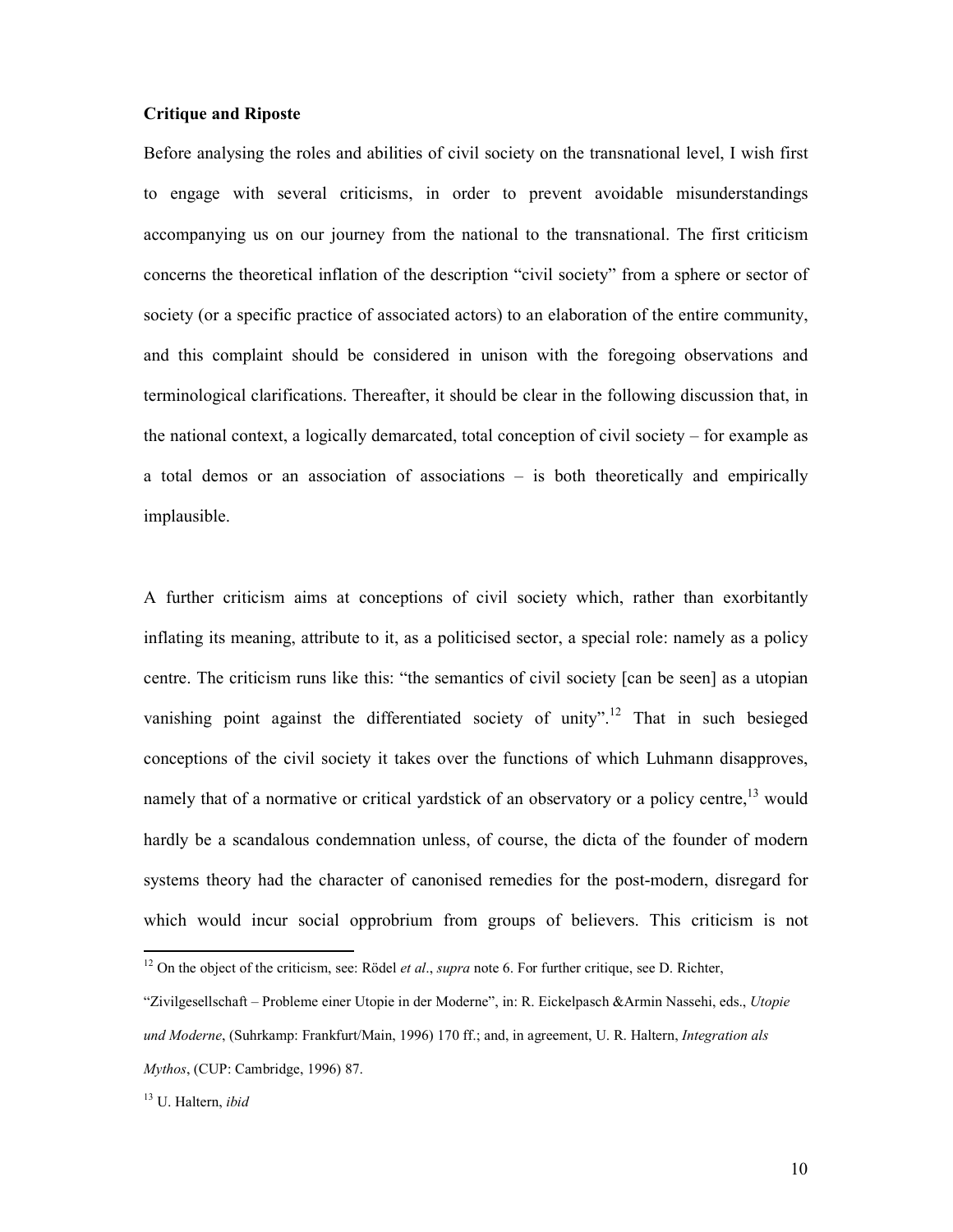watertight: in reality, actors in civil society (like actors in other fields, but due to the politicisation of their practices, particularly those in civil society) perceive their activities as supplementary or complementary phenomena. Systems theory cannot evade this conclusion and still enumerates – not entirely ironically – a society of societies. To paint oneself a picture of the society of societies, or a world society, seems to be an anthropological fait accompli. That does not mean that in practice theoretically grounded functional differentiation should be abandoned, however in contradistinction to systems theory, the embattled action-theoretical viewpoint perceives the quotidian background assumptions – without also assuming that these are a correct description of society – and takes the political imagination of individuals seriously. It remains lodged in a pluralistic or, if you prefer, a polyarchical perspective: "Civil society no longer submits itself to an image of unity".<sup>14</sup>

This "criticism of unity", although slightly off-target, is not easily dodged, as it refers to a converging tendency of thinkers leading towards civil societal conceptions: politicism. This describes the overestimation and overburdening of the citizenry as "full time activists" of participatory democracy, in the realm of public freedom in a republic. Contrary to such a misunderstanding, probably arrived at due to the democratic question, it is worth noting that the members of social movements and networks do not have to make significant, enduring contributions in order to be understood as actors in civil society.

A third complaint arises apropos the normativity of the discourse about civil society, in that some conceptions read like the tenets of liberal constitutionalism. On the other hand, however, a civil society may not obtain without normative connotations and implications. Denormativised civil society would be mere society, the "civil" having been rendered otiose.

<sup>&</sup>lt;sup>14</sup> "Die Zivilgesellschaft fügt sich ... nicht länger in das Bild einer Einheit". See Rödel et al, supra note 6, 101.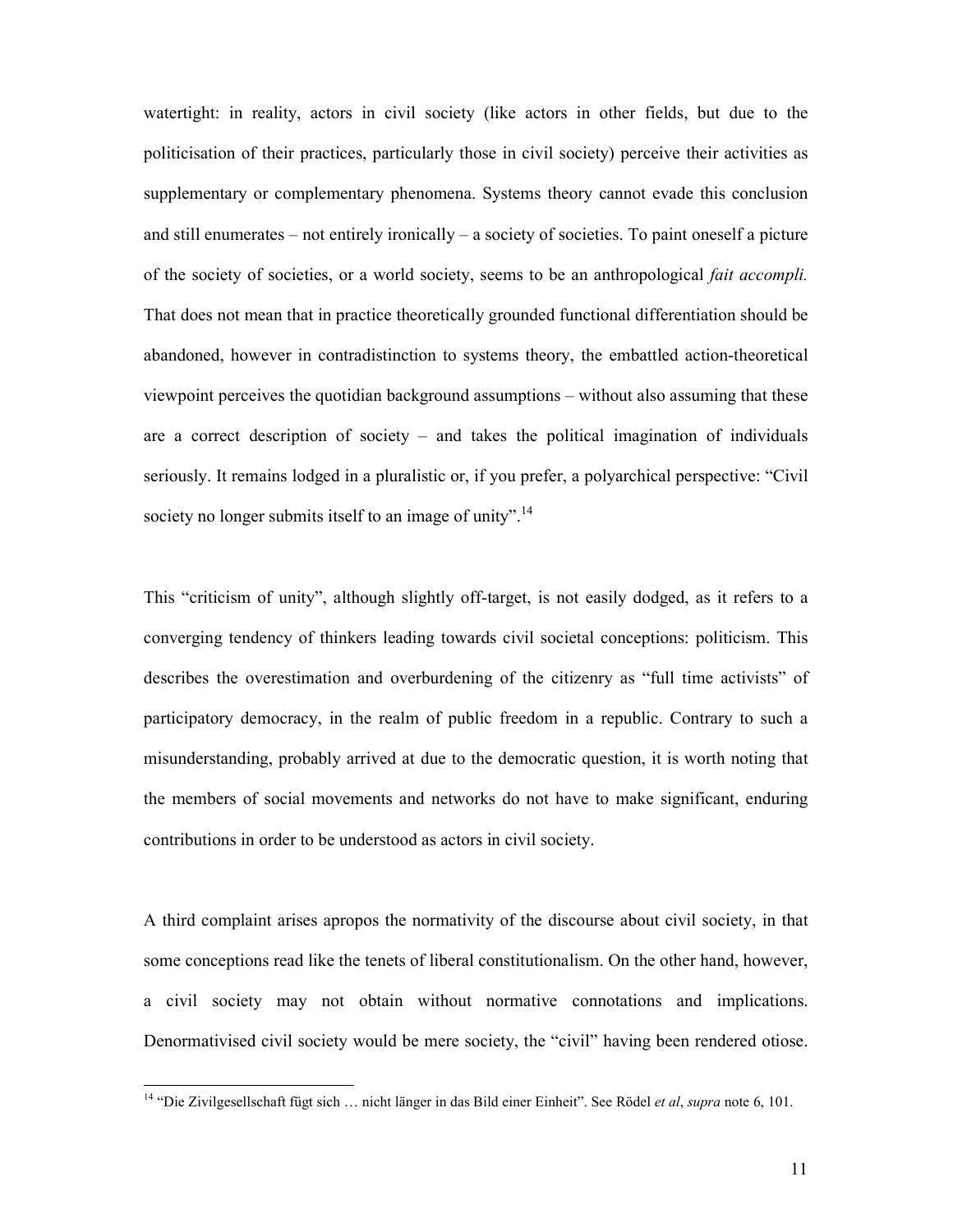As an alternative to the nomenclature of "civil", a society might be termed "civilised", "orderly", "unofficial", or "regulated" in order to describe the distinguishing normative features of its social practice. It is not contentious that "civil society" presupposes a society that refrains from certain actions; we are not, therefore, discussing the purity of the conception, but its coherence and concordance with the observed phenomena. Not every form of protest deserves the title "civil", and it does not speak for the suitability of categorisations when civil society, by dint of its ethic of equity and self-restraint, is entitled, the "community of the well-intentioned".<sup>15</sup>

Additionally, the complaint that the conception of civil society is normative, can be met by ascertaining whether associations trumpet civility as a model for argumentation or protestations, alternatively, it can be determined from social practice. If one presumes that a relatively robust and enduring democratic, discursive culture signals that the actors feel themselves bound by a fundamental convention, a mere empirical fact of civil reason and restraint has been evinced. Above all, the (self-)annointing as a civil society offers only a vain snapshot, it tells us nothing of either the stability or subversity of the civil societal attitude of mind, or of its resistance to corruption and an overzealous, over-intrusive state.

### The "European Civil Society"

 $\overline{a}$ 

Not entirely coincidentally, the terminology of civil society featured in the debates over the democratic tweaking of governance in the EU. The White Paper on Governance,<sup>16</sup> distributed

<sup>&</sup>lt;sup>15</sup> "Volksgemeinschaft der Gutmenschen". See V. Heins, supra note 7

<sup>&</sup>lt;sup>16</sup> European Commission, European Governance: A White Paper, COM (2001) 428 final. In addition, see P. Craig & de Búrca, EU Law – Text, Cases, and Materials, 3rd edition. (Oxford: OUP, 2003), 173 ff. and for a critique on the contributions to the symposium, see: Responses to the European Commission's White Paper on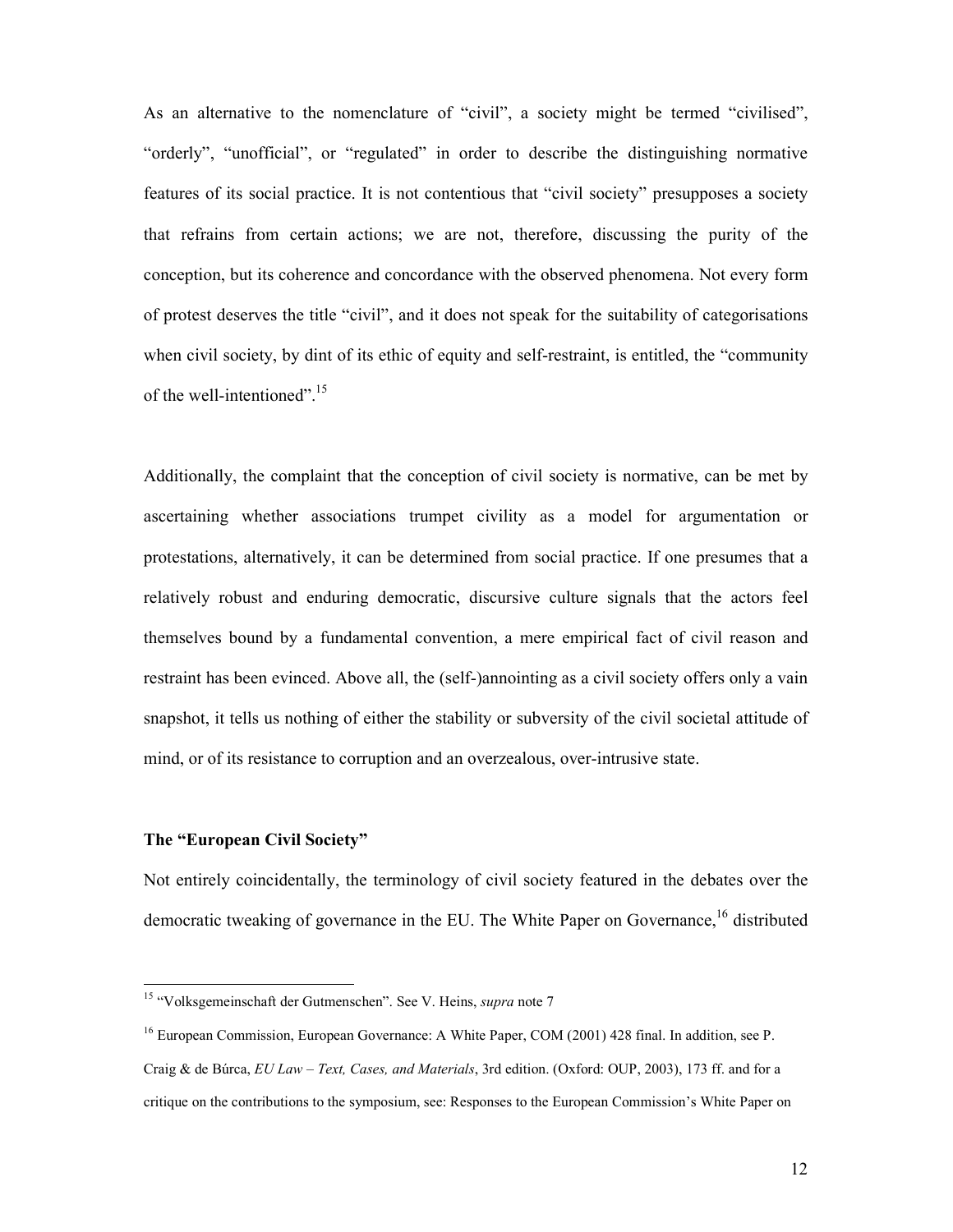in July 2001 by the Commission, officially continues the discussion of the further development of community methodology and the Union's democracy. Its drafters pay attention to the growing cleft between the successes of European integration on the one hand, and, on the other, the disappointment and alienation of the "Europeans".  $^{17}$  To questions such as how those who are governed from Brussels can be included in the community system, how their influence can be secured, and how the democratic deficit may be restituted, governance and civil society should be considered as being two of the possible answers.

What can still be detected in the anti-totalitarian dissident groups and civil movements in middle and Eastern Europe, can now also be identified in the context of the EU as a top-down project run by enlightened technocrats. The target of the reform project is, inter alia, the improvement of "rules, processes and behaviour that affect the way in which powers are exercised at the European level, particularly as regards accountability, clarity, coherence, efficiency and effectiveness".<sup>18</sup> For several years, especially with respect to subsidiarity and its traditional formulation, which informs the politics of constant consultation with "outside interest groups", the Commission has attempted to expand and formalise "open and structured

Governance, www.jeanmonnetprogramm.org, in particular, G. Marks, F. Scharpf, P. Schmitter & W. Streeck, Governance in the European Union, (London: Sage, 1996)

 $\overline{a}$ 

<sup>17</sup> For more detail on this point, see J. Scott & D. Trubek, "Mind the Gap: Law and New Approaches to Governance in the European Union" European Law Journal 8 (2002), 1 ff.; O. de Schutter, "Europe in Search of its Civil Society" European Law Journal 8 (2002), 198 ff. and K.A. Armstrong, supra note 10. <sup>18</sup> White Paper, Work Area no. 2.5, and subsequent. In addition see also: Economic and Social Committee. The Role and Contribution of Civil Society Organisations in the Building of Europe, CES 851/99 from 22.9.1999, Chpt. 5.2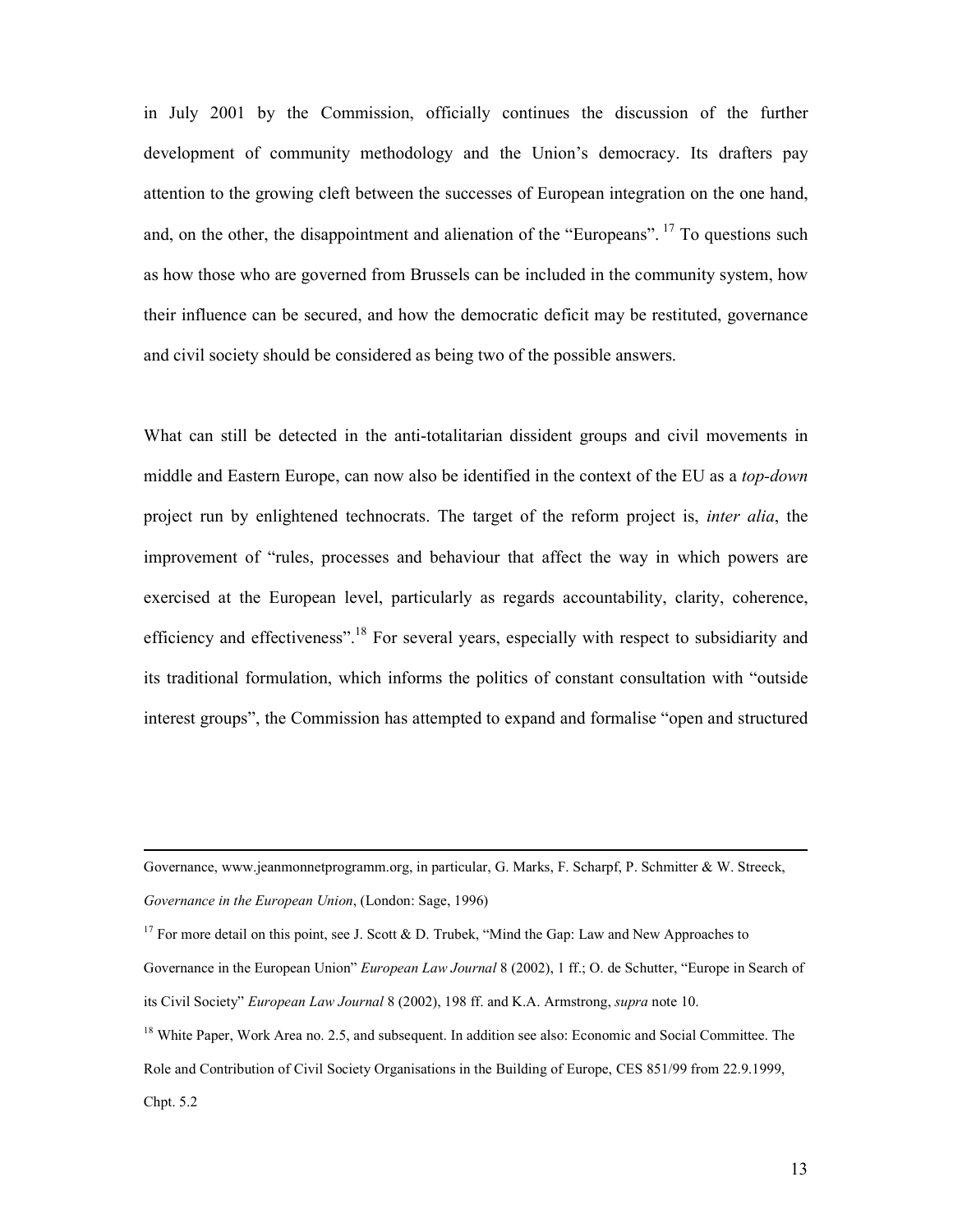dialogue" with the representatives of "organised civil society".<sup>19</sup> There is emphatic talk of citizens ceasing to be passive "objects" of the administrative process, and maturing into "stakeholders" who play active roles. The solution for the incorporation of civil society and corresponding direct responsibility is called, in the dry communitese of the Brussels administration, "regulated and systematic consultations".

The formalised and institutionalised structure of this (admittedly not new) partnership between Brussels elites and the civil society is expressed in both challenges and efforts: firstly, a full frame for the politics of consultation complete with principles and criteria; secondly, greater transparency for the consultations arrangement in the form of expert groups, advisory bodies and other fora with representatives of the civil society; and thirdly, a legal basis for the structured dialogue with the community of NGOs. This legal grounding was intended to acknowledge the role of NGOs and accredit them without, however, giving them procedural or concrete rights.

It is beyond contention that such reforms would improve the decision-making process on the supranational level, and would garner more wisdom, and certainly more legitimacy for the Commision's pronouncements. Equally obvious is the initial charm exhibited by the notion of a European civil society, that is the hope that as a fragmented and diverse demos, it can, a) realise a synthesis of national and supranational government and, b) institute a participatory democracy tailored to the European multilevel system. By virtue of their openness to plural membership, associations, networks and clubs are better positioned to sweep away the ashes of an ethnocentric nationalism than the notion of European citizenship. It can also be assumed

<sup>&</sup>lt;sup>19</sup> See the Brussels language regulation on the back of Art. 257 EC regarding the amalgamation of the Business and Social Committees (ECOSOC)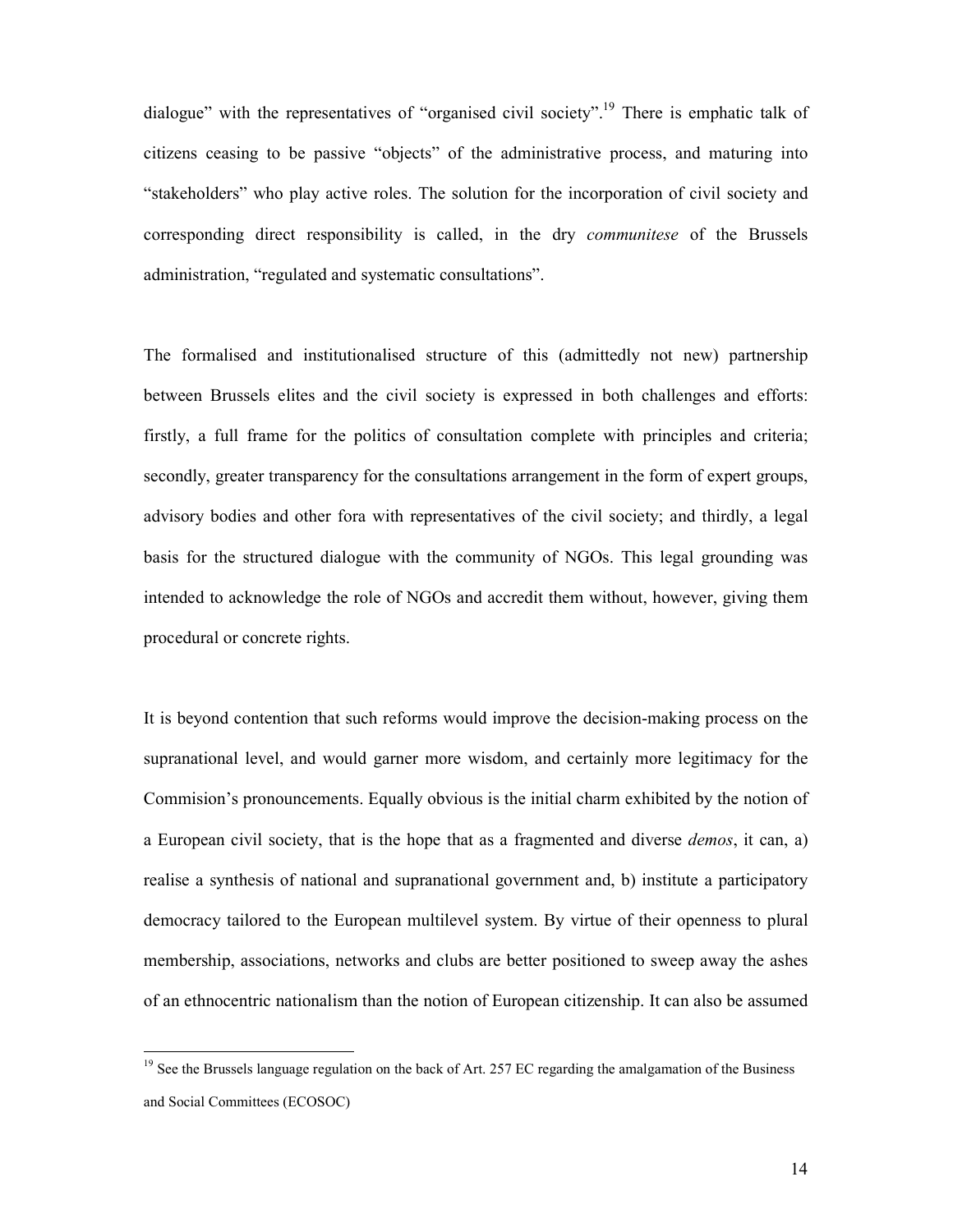that the inclusion of the "organised civil society" in European Governance can smooth the transition from a mindset of goal-orientation to an ideal of *process*.<sup>20</sup> Of course, expectations should not be set too high, and, naturally, the civil society project should be regarded as an attempt to cautiously and in an orderly manner reform the elite, technocratic Governance regime. In particular, a wide berth should be given to risky experiments with direct democracy.

Whoever wishes to criticise the mode of incorporation of organised civil society into European Governance, should avoid a potential pitfall, that is, the EU-administration should not be accused of selective accreditation of civil associations. From the point of view of Brussels, this integration strategy is neither surprising nor illegitimate, let alone open to critique. The following observations question the assumptions that a top-down strategy is in the interests of the EU Commission and that it would concord with the modus operandi of an enlightened administration. Here, however, the perspective of civil society is expressly adopted and the representatives of that corpus are asked to reflect on whether or not the negative ramifications of their accreditation outweigh its benefits. If one considers the logic of the White Paper, and earlier statements made by the Commission and expert groups, a not entirely unproblematic *rank structure* for civil society reveals itself. The first rank constitutes the veteran social partners of the decision-making process, e.g. employers and employees.<sup>21</sup> They may be identified by a high level of institutionalisation and a transnational, union-based organisation, which without any friction, can operate in a multilevel system, while the number and importance of their represented members secures them influence in the Commission. The

<sup>&</sup>lt;sup>20</sup> On this decision, see F. Scharpf, *Regieren in Europa*, (Frankfurt/Main: Suhrkamp, 1999) and "Democratic Policy in Europe" European Law Journal 2 (1996), 136 ff.

<sup>21</sup> cf. Art. 138, 139 and 257 EC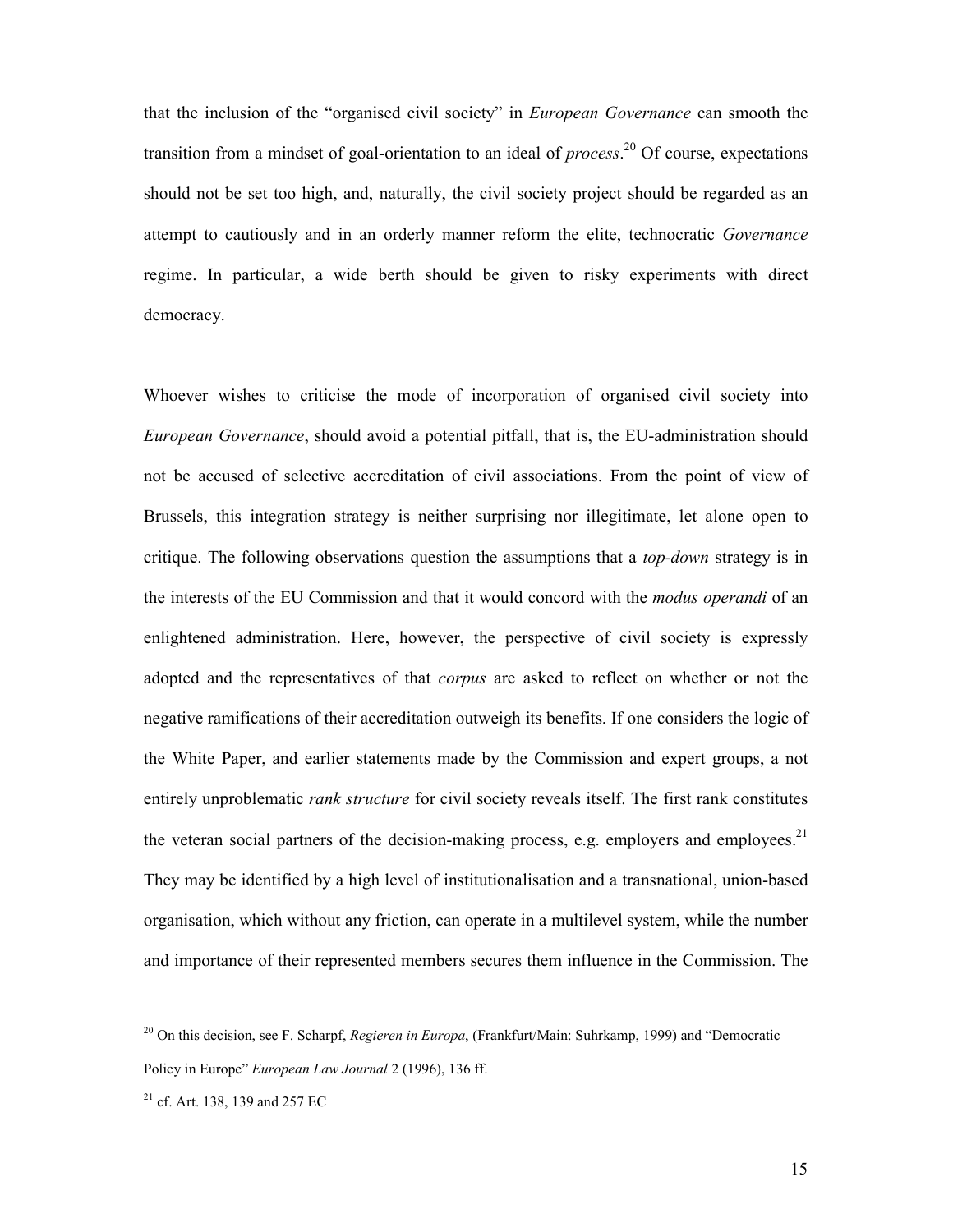gravitas of their interests, which they represent with real bureaucratic power, lies in the socioeconomic realm. In second place, we encounter the "nobility" of the civil society: an inconspicuous albeit many-sided and diversely organised group of organisations, amongst which the NGOs stand out. (The latter are represented and accredited in Brussels, if predominantly on an informal basis.) Unlike the social partners, the second rank groups lack mass, and are elite organisations,  $\dot{a}$  la Greenpeace, and part-NGO, such as the "Platform of European Social NGOs", and networks with democratic structures. They have a high profile as a result of their spectacular activities (after the fashion of Greenpeace) and imposing media presence, and they enjoy excellent organisational resources, professional expertise and close, familiar contact with the EU-administration. The interests they represent are less noticeable and more diversified than those of the social partners, while their chief concerns are environment, social, and human rights. Their rationality is demonstrated (preponderantly) in the professional advice of councils, in particular, the sub-councils of the administration: to this extent, they have recently, and prominently, and perhaps prematurely, constituted a new form of celebrated comitology.<sup>22</sup>

Regarding the civil associations of the third rank, a further internal differentiation can be made: in the Commission's opinion, such associations, by dint of their propagation of supraregional issues and extra-territorial projects, are worth considering as candidates for sponsorship out of central funds. In contrast, the numerous and, for that reason conspicuous, other organisations, and equally, the "grass roots"-proletariat, are neither considered to be participants in a social dialogue nor regular consultation partners of the Commission, let alone

<sup>&</sup>lt;sup>22</sup> On comitology, see: C. Joerges, "'Good Governance' through Comitology?", in C. Joerges & E. Vos, eds.,  $EU$ Committees: Social Regulation, Law and Politics, (Oxford, Portland: OUP, 1999) and J.H.H. Weiler, The Constitution of Europe (Cambridge, UK: CUP, 1999)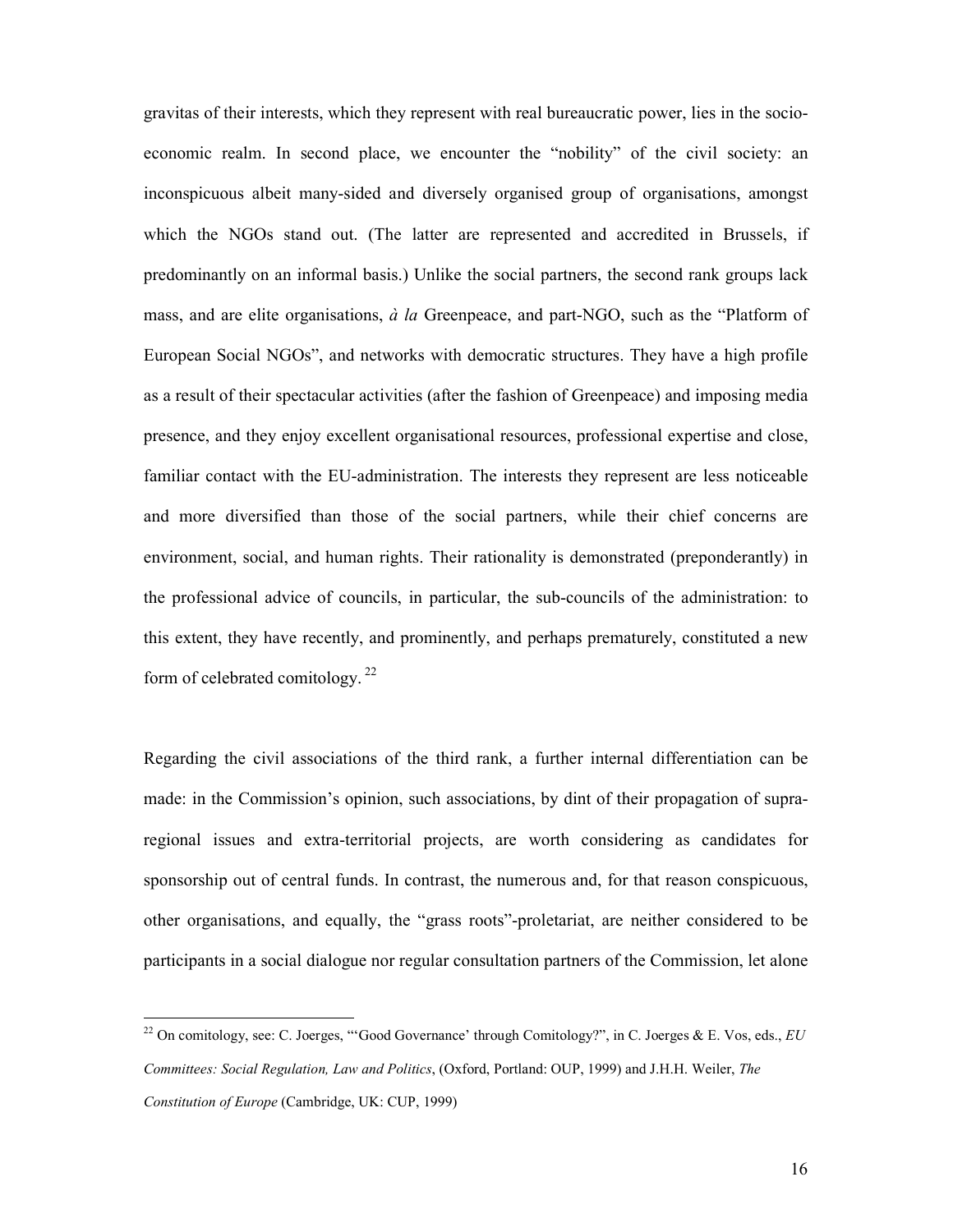potential recipients of subsidies. In the opinion of the EU-administration, by reason of their local or regional organisation, they are not adequately representative. Further, and by dint of their often *ad hoc* emergence and orientation, they lack requisitely stable institutionalisation. Their spontaneity, unsuitability, (single-)issue-orientation and communicative rationality qualifies them as prototypical civil organisations but, this notwithstanding, disqualifies them as desirable sounding boards of a supranational authority. Here we see the borders of a deliberative European democracy, that is, a deliberative polyarchy.  $^{23}$ 

The marginalisation of a significant part of civil society's associations makes the heralding of a European civil society look questionable, particularly where only transnational structures and representative organisations (and these only selectively) are supported or encouraged. The Commission's communiqués, in particular the suggestions of the White Paper, also portend a division of civil society: A large part of the organisations of the third rank are neglected, contrarily those of the first and second rank are accredited and, though they have no concrete rights to judicial review, can inform themselves about the agendas of the Commission or its committees and, on the grounds of soft law such as codes of conduct, minimum standards of bureaucratic practice or partnership arrangements, represent their interests. This divided, and to that extent "organised" civil society will also be included in formal constitutional arrangements and integrated into the new, flexible, and supposedly transparent practice of governance. This integration of social partners and some NGOs has its price, for the beneficiaries are also expected to maintain minimal standards of representativeness, responsibility and transparency. The relationship of those fortunate associations of civil society with the EU administration is therefore reciprocal.

<sup>&</sup>lt;sup>23</sup> See for example: J. Cohen & C. Sabel, "Directly Deliberative Polyarchy" in *European Law Journal*  $3/4$ , (1997) 313.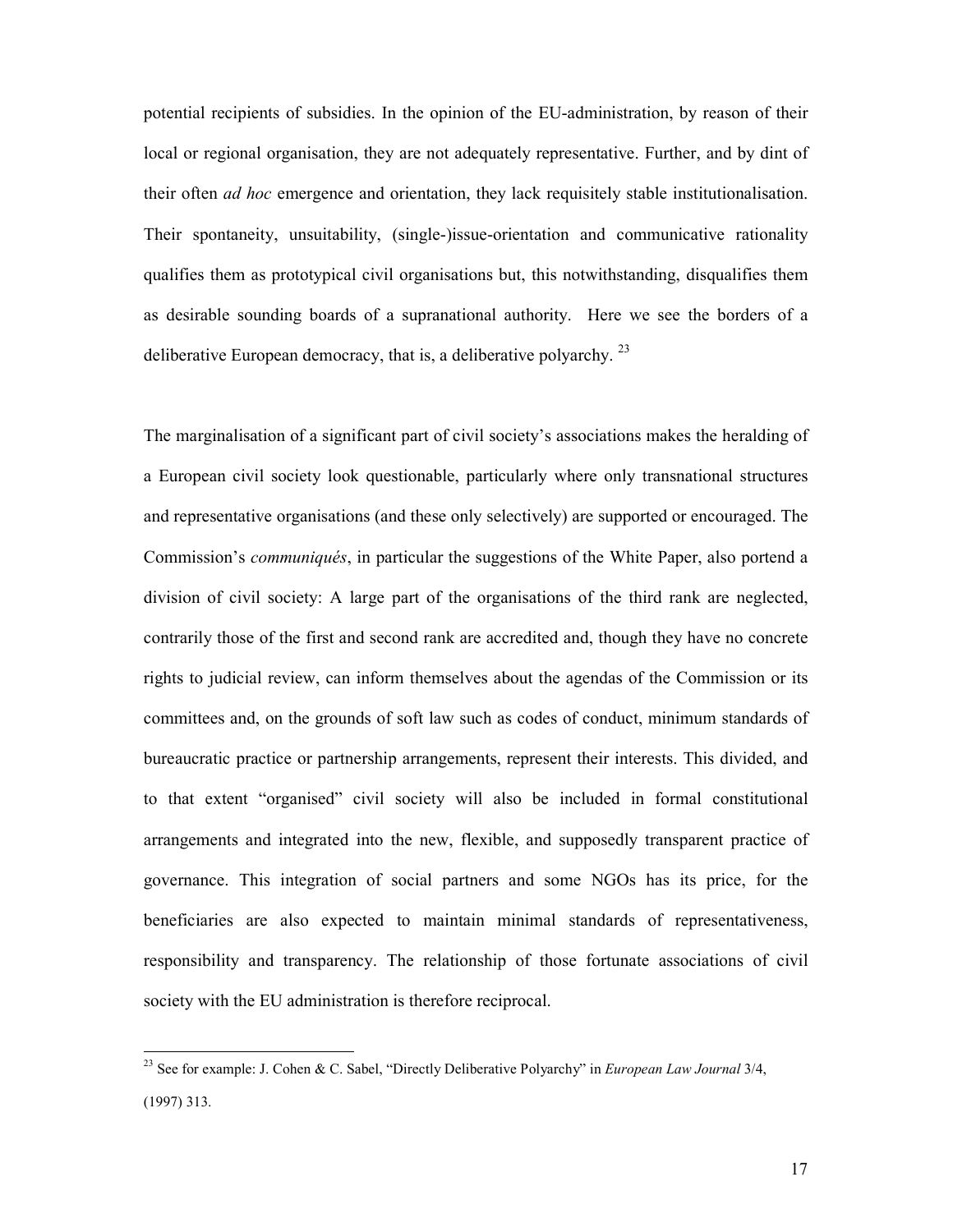Eventually, this aperture of the Eurocracy may prove itself to be less of a genuine democratisation and more akin to a refined technique of rule, akin to Foucault's "gouvernementalisation".<sup>24</sup> The EU technocracy domesticates the organisations of civil society and robs these registered partners of a considerable amount of their independence and spontaneity, particularly to the extent that they become financially indexed to the Commission. This set-up functions as an early warning system, an agenda-setter, and a pool of expert knowledge. From one point of view, it is disquieting that the social capital and moral energy of associations of civil society, which, the historical record relates, tend to political innovation and social and political progression, remains unharnessed, to the detriment of the general European well-being and to the advantage of the hackneyed Brussels technocracy, which, having thusly colonised the civil associations, need not anticipate unsettling protest movements or political unrest.<sup>25</sup> From another perspective, the "gouvernmentalisation" of civil society is not free from ambivalence, which could operate in the favour of the latter: in so far as civil partners are served by the administration, they may operate in independence from administrative interference. The challenges and goals of civil society are incorporated into the hierarchy of sub-committees and, as a result of influence in the Commission will enjoy more weight as against the Parliament.<sup>26</sup> To the extent that associations of civil society are *ab initio* excluded, the administration courts the potential "besiegement"<sup>27</sup> of the fortress

 $^{24}$  M. Foucault, Society Must Be Defended. Lectures at the Collège des France 1975-76 (New York: Picador,

<sup>2003)</sup> 

<sup>&</sup>lt;sup>25</sup> See C. Offe, Civil Society and Social Order: Demarcating and Combining Market, State and Community, Archives Européennes de Sociologie, vol. XLI (2000), 71 ff.

<sup>&</sup>lt;sup>26</sup> An example of this is the influence of the Migration Policy Group upon the formulation of the EU's politics on migration.

 $^{27}$  J. Habermas, *Faktizität und Geltung* (Frankfurt/Main: Suhrkamp, 1992).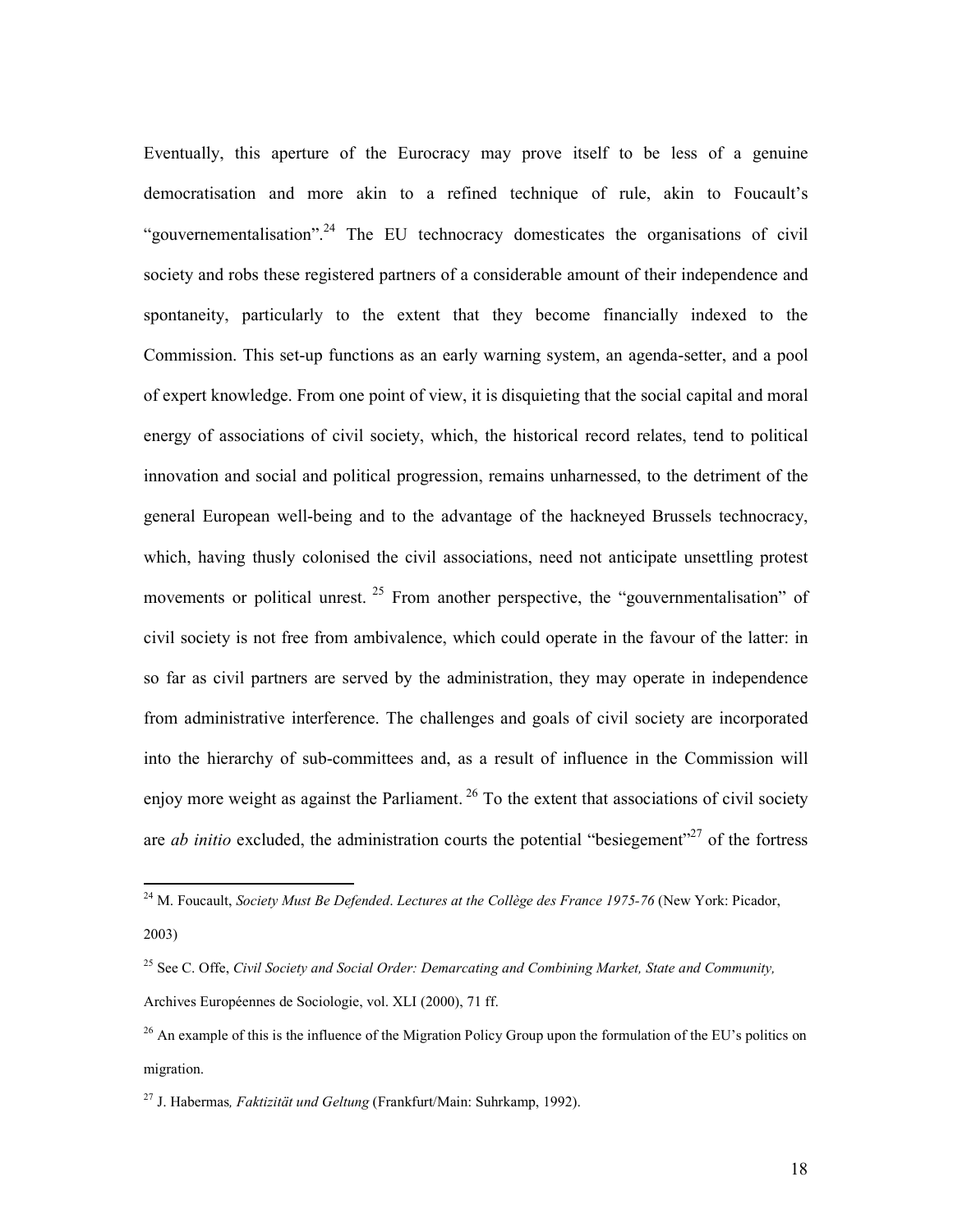Brussels by civil groups, networks and organisations in their traditional casting as resistance to the powers-that-be.

#### Might and myth of the "Global Civil Society"

 $\overline{a}$ 

Appearing in the early 90s, noticeably at the World Summit at Rio in 1992, and rapidly spreading to various other world fora, the *Global Civil Society*, has remained on the scene and in the headlines with spectacular protests, and global fora attended by thousands of representatives, with militancy in Seattle, Genoa and elsewhere, featuring campaigns against landmines, child labour and poverty and for the rights of indigenous peoples, women and political prisoners. Alongside ambitious aims propagated by international NGOs such as "planetary citizenship", "cosmopolitan democracy" or "new world order", less lofty goals, familiar to the European ear, take their place, such as public participation, consultation, transparency and political accountability.<sup>28</sup>

Globalisation is often acknowledged, perhaps too eagerly, as a midwife of Global Civil Society. What such a society can constitute and what it could achieve should not, however, be considered without at least a cursory clarification of the globalisation phenomenon. The various attempts at definition throw into relief two aspects of the new globality: first, the transcendence of space, borders, areas, and distances ("supraterritoriality)<sup>29</sup>; and second, a quasi-contemporaneity of processes of political decisions, economic production, and social

<sup>28</sup> In addition see the contributions in I. Shapiro & C. Hacker-Cordón, eds., *Democracy's Edges* (Cambridge, UK: CUP, 1999); D. Held, Democracy and the Global Order: From the Modern State to Cosmopolitan Governance (Cambridge: Polity, 1995) and J.N. Rosenau & E-O Czempiel, eds., Governance without Government, (Cambridge, New York: CUP, 1992).

 $^{29}$  J. A. Scholte, "Civil Society and Democracy in Global Governance", CSGR Working Paper No. 65/01, (January 2001).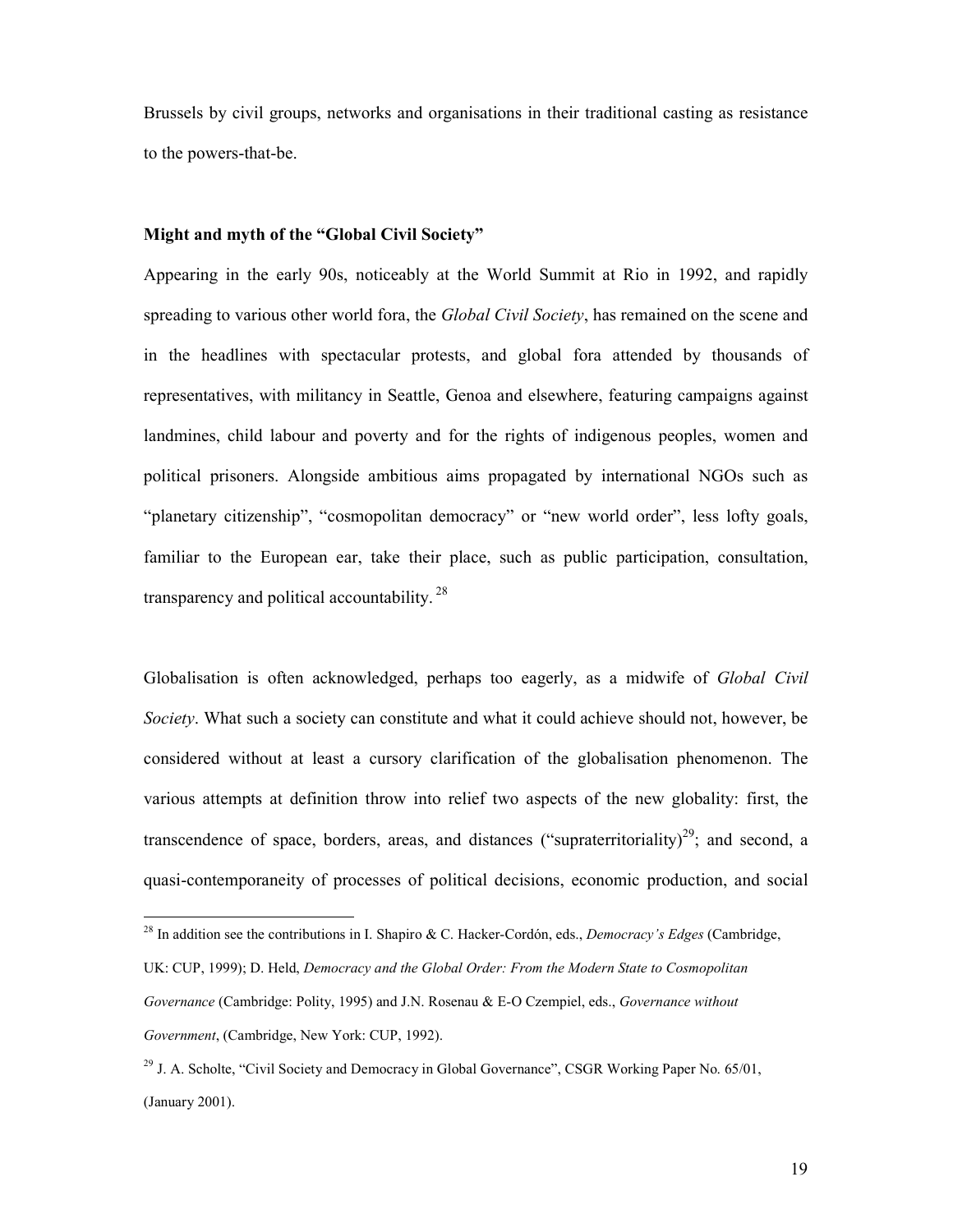communication.<sup>30</sup> That globalisation can be understood as a transformation of social geography and an amelioration of time constraints, can be observed in the development of new, complex and flexible forms of transnational political regulation and government (global governance, multilateralism) in transnational economic production (production chains), in the borderless flow of finances and communication (internet, cyberspace) and in the anational semantics of human rights, democracy and ecology. It goes without saying that the governance of transnational space without corresponding institutional arrangements guts any substantive conception of democratic legitimacy and transparency.<sup>31</sup>

On close inspection, Global Civil Society exhibits further characteristics: firstly, there is the weakening nation-state, facilitated by the post-cold war aperture of political possibility outside of and beyond conventional national politics, accompanied by theories of the minimalist state of the neoliberal variety; secondly, heterogeneous transnational organisations like the UN, the IMF, the World Bank and the WTO; thirdly, the internet, or more precisely, the technological revolution, the dramatic reduction in communications- and organisation costs facilitating a cyberspace-activism; $32$  fourthly, a turn in the industrial states to

<sup>&</sup>lt;sup>30</sup> From the enormous amount of literature on the topic of globalisation, see in particular: R. Münch, *Globale* Dynamik, lokale Lebenswelten, (Frankfurt/M: Suhrkamp, 1998); J. Galtung, Die andere Globalisierung, (Munster: Agenda Verlag, 1998); E. Altvater & B. Mahnkopf, Grenzen der Globalisierung (Münster: Westfaelisches Dampfboot, 1999).

<sup>&</sup>lt;sup>31</sup> For a critique of this discourse on global governance, see: U. Brand, A. Brunnengräber, L. Schrader, C.Stock & P. Wahl, Global Governance – Alternative zur Globalisierung, (Münster: Westfälisches Dampfboot, 2000) and Michael Zürn, *Regieren jenseits des Nationalstaates. Globalisierung und Denationalisierung als Chance*, Frankfurt/Main: Suhrkamp, 1998); H-P. Martin & H. Schumann., Die Globalisierungsfalle: Der Angriff auf Demokratie und Wohlstand (Berlin: Rowohlt Verlag Taschenbuch, 1996).

 $32$  L. Lessig, *Code and Other Laws of Cyberspace*, (Cambridge, MA: HUP, 1999); Y. F. Lim, *Cyberspace Law*, (Oxford, New York: OUP, 2002)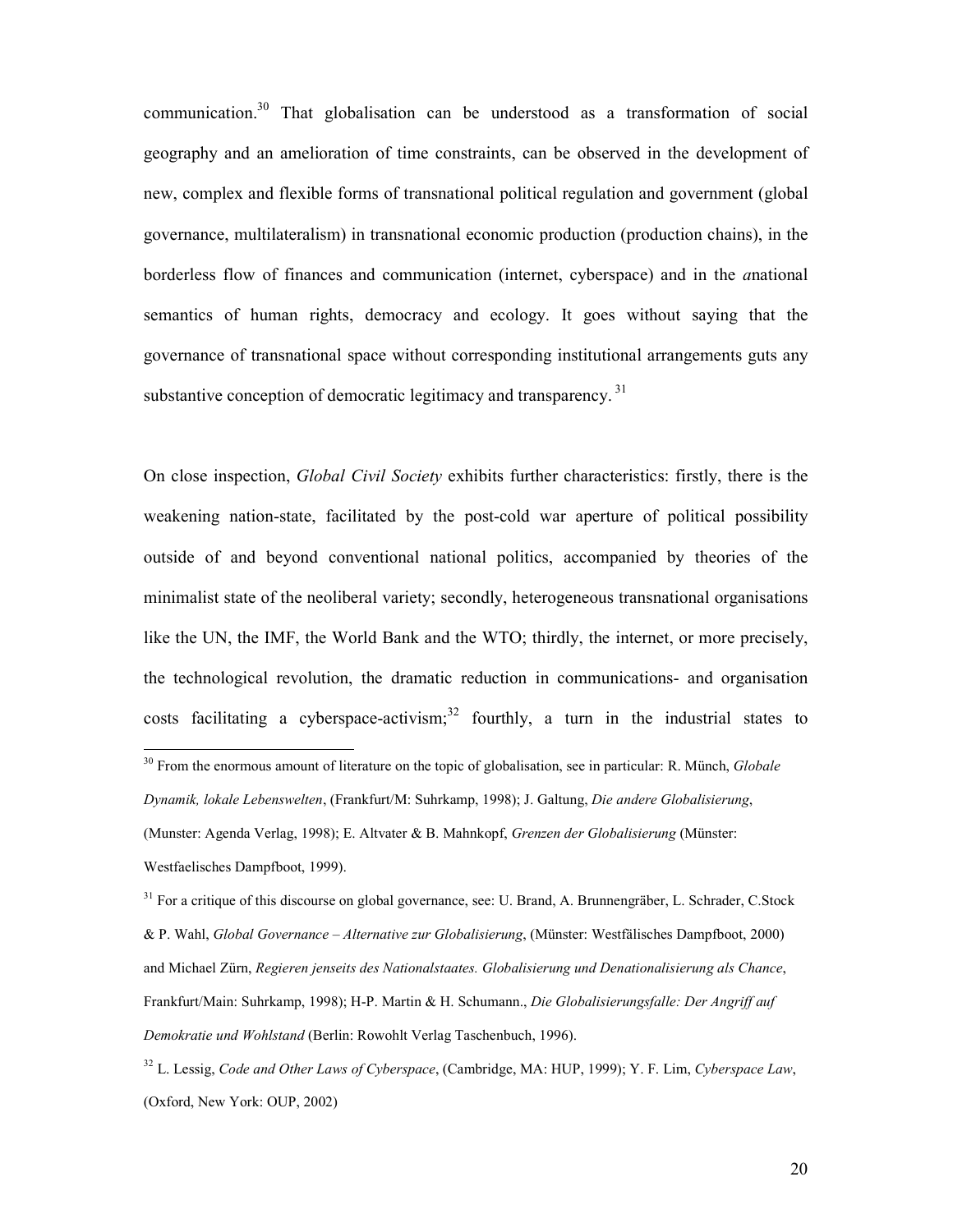nonmaterial values, which emphasise individual liberty and responsibility as opposed to state interventionism and control; and finally, a worldwide dissemination of the democratic idea and freedom of expression and a thickening of international principles and procedures born of the notion of the rule of law, which chaperone the activities of a *Global Civil Society*.<sup>33</sup> These conditions make it easier for NGOs to arrange themselves transnationally, to combat problems (intensified by globalisation) of war, poverty and authoritarianism, to thematise moral authority on the world stage and to challenge the "global players", economic and political, deploying influential speakers to galvanise public protest.

Every classification of associations that constitute the fragmented Global Civil Society runs the risk of underplaying the conspicuous diversity of worldwide and regional platforms, societies, fora and networks. Consequently, any criterion informing a categorisation must be able to distinguish between charitable organisations, transformative, democracy-orientated NGOs, political and technical NGOS or privately run  $\text{BINGOs}^{34}$  and public-interest, international NGOs. Particularly prominent amongst the latter contributors to this humanitarian-universalistic picture are Attac, Friends of the Earth International, Amnesty International, Citizens' Action Against Hunger, Medico International, Greenpeace, Global Policy Forum und Public Citizen. Associations of this genus and mindset purposely distance themselves from the manifestations of international economic ideology; for example, neither the International Chamber of Commerce nor the World Economic Forum, which can count over 900 businesses amongst its members, were invited to the Earth Summit. It might well be the case that rather than the prudentially-driven BINGOs jeopardising the good name of the Global Civil Society, the real danger emanates from those associations which camouflage

 $33$  For this, see H. Anheier & N. Themudo, Organisational Forms of Global Civil Society, 198f in M. Glasius, M. Kaldor & H. Anheier, eds, Global Civil Society 2002 (Oxford: Oxford University Press, 2002).

<sup>&</sup>lt;sup>34</sup> BINGO is the acronym for business-oriented international non-governmental organisation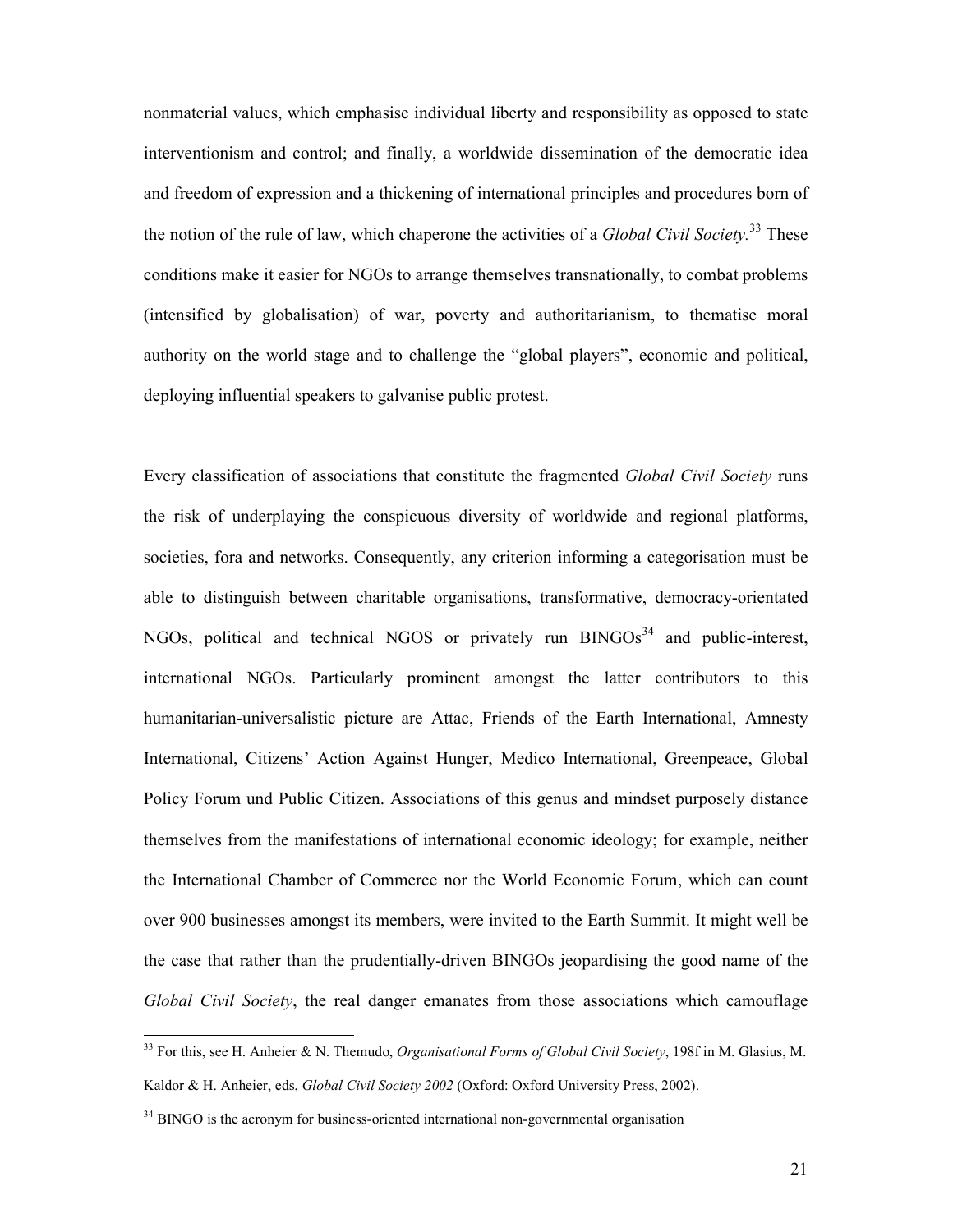themselves in altruism and infiltrate the sundry world fora. Especially poisonous to reputation are those associations that openly propagate anti-semitic, chauvinistic, racist or fundamentalist ideologies or those whose authoritarian organisational structure does not sit comfortably with a democratic, rights-based image. These poisonous elements are best filtered out with a precise, normative conception and energetic, argumentative defence of the notion of the "civil".

As in the context of the EU, where organised civil society is expected to compensate for a democratic deficit (next to institutional reforms), in the transnational context, the Global Civil Society is assumed to play a similar role, namely the bridging of the chasm between supraterritoriality and geopolitical self-determination. On the transnational plane, a plethora of associations, networks, and groups are active, which boast organisational and membership structures, spanning state boundaries and aiming towards global problem-solving.<sup>35</sup> Naturally, one should take care not to adopt a hasty idealisation of frequently uncooperative NGOs, iealous to guard their sovereignties; they cannot be championed as flagbearers<sup>36</sup> of a cosmopolitan democracy, and their performative capacity should not be overestimated.

 $\overline{a}$ 

<sup>36</sup> D. Archibugi & D. Held, eds., *Cosmopolitan Democracy: An Agenda for a New World Order*, (Cambridge: PUB, 1995); D. Held, Democracy and the Global Order: From the Modern State to Cosmopolitan Governance, (Cambridge, 1997); and, finally, O. Höffe, Demokratie im Zeitalter der Globalisierung, (Munich: Beck, 1999), who has absolutely no place for civil society in his conceptions of cosmopolitan democracy. For a more sober assessment see the contributions in E. Altvater, ed., Vernetzt und verstrickt - Nicht-Regierungsorganisationen als gesellschaftliche Produktivkraft (Münster: Westfälisches Dampfboot, 2000); R.D. Lipschutz, "Reconstructing World Politics: The Emergence of Global Civil Society", Millenium 21 (1992), 389 ff.

 $35$  C. Grzybowski, "Civil Society's Responses to Globalisation", in Corporate Watch from 8 November 1995; The Center for the Study of Global Governance, eds., Yearbook Global Civil Society 2002, Part II (Issues in Global Civil Society) – http://www.lse.ac.uk/Depts/global/Yearbook/outline2002.htm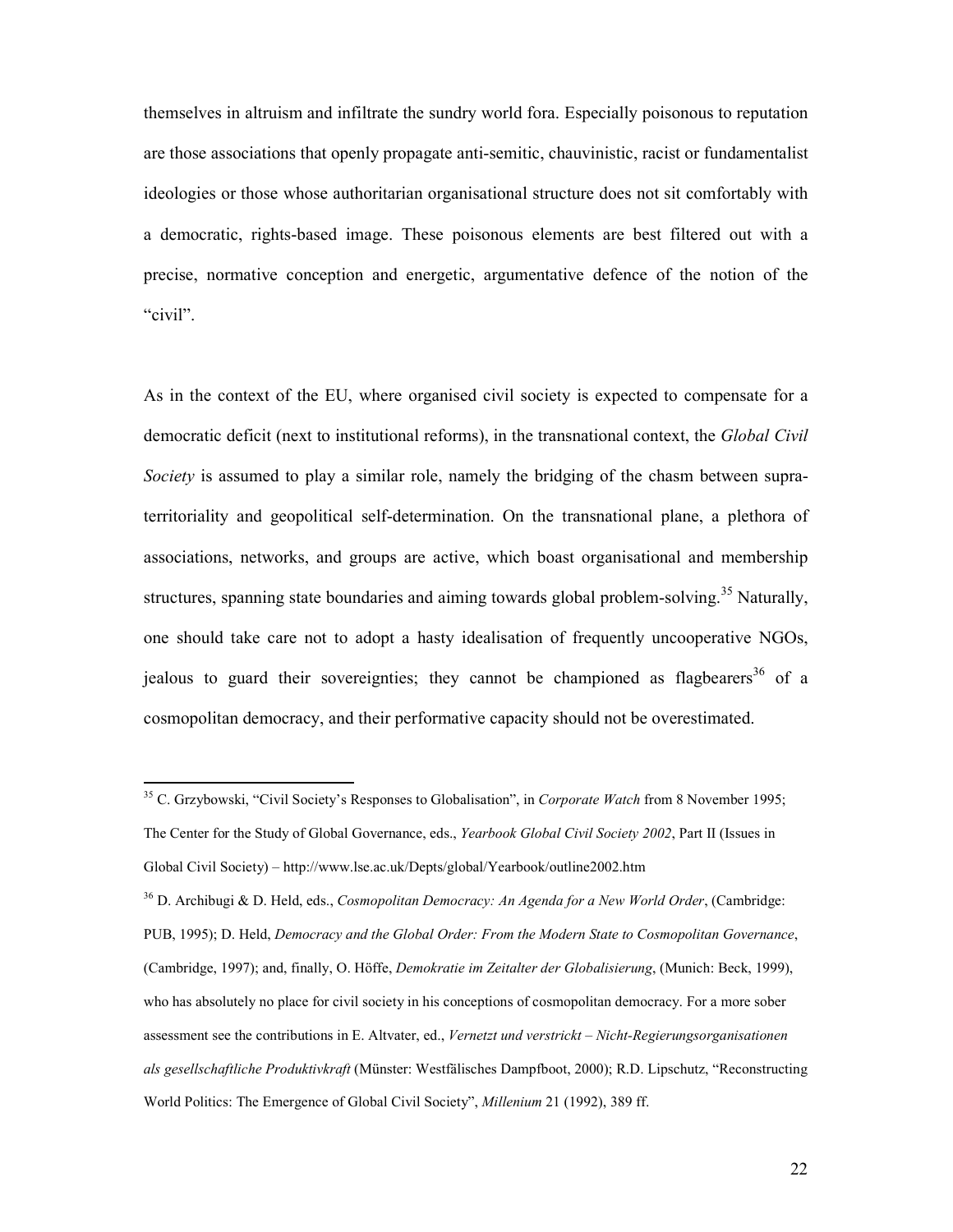Before overestimating the healing powers of the Global Civil Society, its ambivalent relationship to the nation state, the international political institutions and economy should be taken into account.<sup>37</sup> Like the state on the national level, the civil society of the transnational plane is dependent on institutional prerequisites, which it can neither produce nor guarantee. Features of the necessary growth environment for global civil activism include relatively functional democratic and rule-of-law informed institutions and procedures.<sup>38</sup> Global Civil Society can operate neither in an institutional vacuum, nor in a world of pure resistance. More realistically, this society, like its national and supranational sisters, relies on the state and international institutions, the decisions of which it can criticise and influence. Global Civil Society has an awkward relationship with international law: first, to organise itself, to articulate itself and find fora and followers; and second, to achieve durable results. Conventionally, therefore, civil associations put their trust in state institutions, legal process and warranties – human rights commissions, judges and a police force sensitive to civil liberties – for their own self protection and for the sanctioning of the torturers, child traffickers and environmental polluters that they uncover. Such associations ritually translate their demands into the universal language of human rights. Consequently, they function as amplifiers of sundry scandals, even where their campaigns are not directly targeted at the codification of prohibitions of various transgressions against humanity, e.g. production of

<sup>&</sup>lt;sup>37</sup> For this, see W. Streeck, "Einleitung: internationale Wirtschaft und nationale Demokratie", in: W. Streeck, ed., Internationale Wirtschaft und nationale Demokratie, (Frankfurt; Campus, 1998) 11 ff. On the disintegrating effect of the fragmented NGO scene on the system of institutions of international society, see R. D. Lipschutz, supra note 35, at 419.

<sup>&</sup>lt;sup>38</sup> On the present institutional structure and the public international law rules, see S. Hobe, "Der Rechtsstatus der Nichtregierungsorganisationen nach gegenwärtigem Völkerrecht", AVR (1999) 152 ff.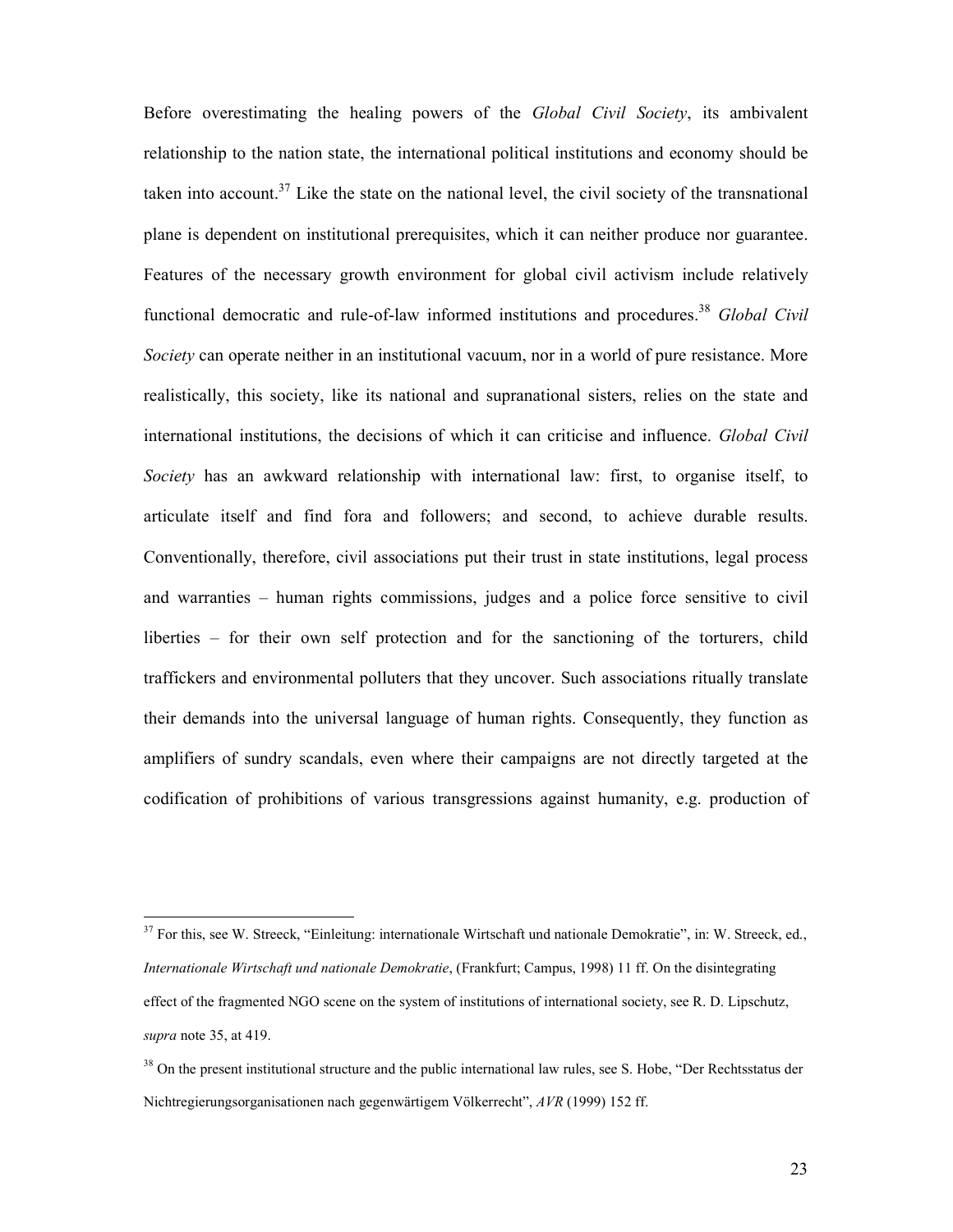landmines, child labour.<sup>39</sup> Paradoxically, the ambivalence of *Global Civil Society* towards state institutions and international law creates an environment in which particularly operationalisable and media friendly goals are adopted by governments, and deployed as state human rights policies. $40$ 

Otherwise, the relationship between civil society and the economy is more taut than NGOs are willing to accept. This ambivalence goes both ways. Whereas Global Civil Society silently requires a flourishing international capital market, the market relationships must be embedded in non-economic relationships in order to function relatively ergonomically. Economic transactions, as the classic commentators on economic liberalism recognised, $41$  need a disciplined, calculable, and healthy socialised relationship; families and schools are, from this point of view, unreliable instances of socialisation. Capitalism requires, as a base, significant social capital, that is, trust<sup>42</sup> between actors and the stabilising effect of social norms, and it is not contentious that these norms cannot be economic in nature.<sup> $43$ </sup> Social capital is rather the product of integral social relationships and the engagement of the citizenry generated not exclusively but notably through multiple memberships in associations. Relatedly, civil society and the economy, on all levels, are interested in one another because they presuppose one another.

<sup>&</sup>lt;sup>39</sup> A. Fischer-Lescano, "Globalverfassung: Los desaparecidos und das Paradox der Menschenrechte", Zeitschrift für Rechtssoziologie (2002) 217 ff.

<sup>&</sup>lt;sup>40</sup> On this subject, see C. Vismann, "Das Recht erklären. Zur gegenwärtigen Verfassung der Menschenrechte" Kritische Justiz 3 (1996) 321 ff.

<sup>&</sup>lt;sup>41</sup> Fundamentally, A. Smith, *Theory of Moral Sentiments* (Edinburgh, 1759). Also, N. Chandhoke, "The Limits of Global Civil Society", in Anheier, Glasius & Kaldor, supra note 33, at 35 ff, 50 f

 $42$  F. Fukuyama, *Trust: The Social Virtues and the Creation of Prosperity* (New York: Free Press, 1995).

<sup>&</sup>lt;sup>43</sup> R. Putnam, "Bowling Alone: America's Declining Social Capital", Journal of Democracy 6 (1995) 65 ff.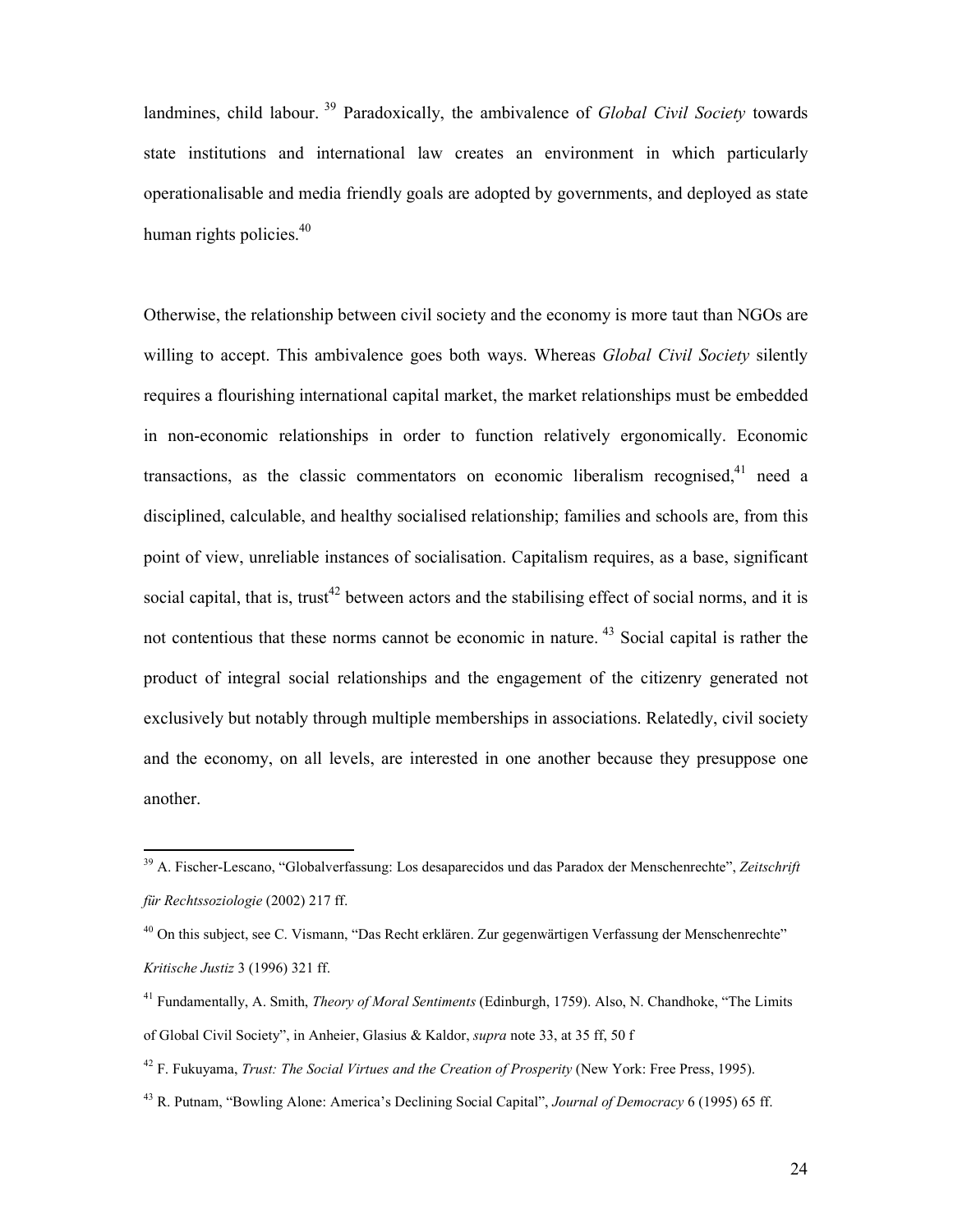The engagement of the citizenry can also produce problematic results in the global context,. These can, nevertheless, be highlighted from the perspective of the civil society itself. We owe the theory of collective action to the insight that close-knit social organisations tend to inefficient cartel building and corruption.<sup>44</sup> Observable on the transnational level is the trend that uncooperative, prudentially-motivated civil organisations have precipitated a refeudalisation, and the institutions of international society, which should be deployed against various iniquities, can have a disintegrative effect.<sup>45</sup> These re-feudalising tendencies are intensified through the accreditation- and consultation-practices of the international organisations, which divide the civil society into two. The cautious, albeit optimistic analyses of the *Global Policy Forum* and other observers<sup>46</sup> reveal that, again, the unaccredited NGOs are left out in the cold and the accredited NGOs pay dearly for their insecure and limited consultative status. From the upper executive echelons of the UN, they are regulated and served by a soft law regime, presently susceptible to the pressures of the American government.<sup>47</sup> The WTO-guidelines for arrangements with  $NGOs<sup>48</sup>$  endorse on the one hand transparency, cooperation and consultation but, nevertheless, anticipate only non-binding

<sup>45</sup> Lipschutz, supra note 35

 $\overline{a}$ 

<sup>47</sup> W.H. Reinicke, F. Deng, J-M. Witte & T. Benner, Critical Choices, The United Nations, Network and the Future of Global Governance (Ottawa: IDRC Books, 2000) xviii und 91 ff.; T. Brühl & V. Rittberger, "From International to Global Governance: Actors, Collective Decision-making and the United Nations in the World of the Twenty-first Century" in V. Rittberger, ed., Global Governance and the United Nations System (United Nations University, 2001) 1ff.

<sup>48</sup> For guidelines on arrangements on relations with Non-governmental Organizations – http://www.wto.org.

25

<sup>&</sup>lt;sup>44</sup> Putnam, *ibid*, at 76 with reference to M. Olson, *The Rise and Decline of Nations*, (New Haven: Yale UP, 1982) 2

<sup>46</sup> See, for example, J.A. Paul, NGO Access at the UN (July 1999) – http://www.globalpolicy.org/ngos/analysis; J. A. Scholte, "Civil Society and Democracy in Global Governance" in Global Governance 3 (2002)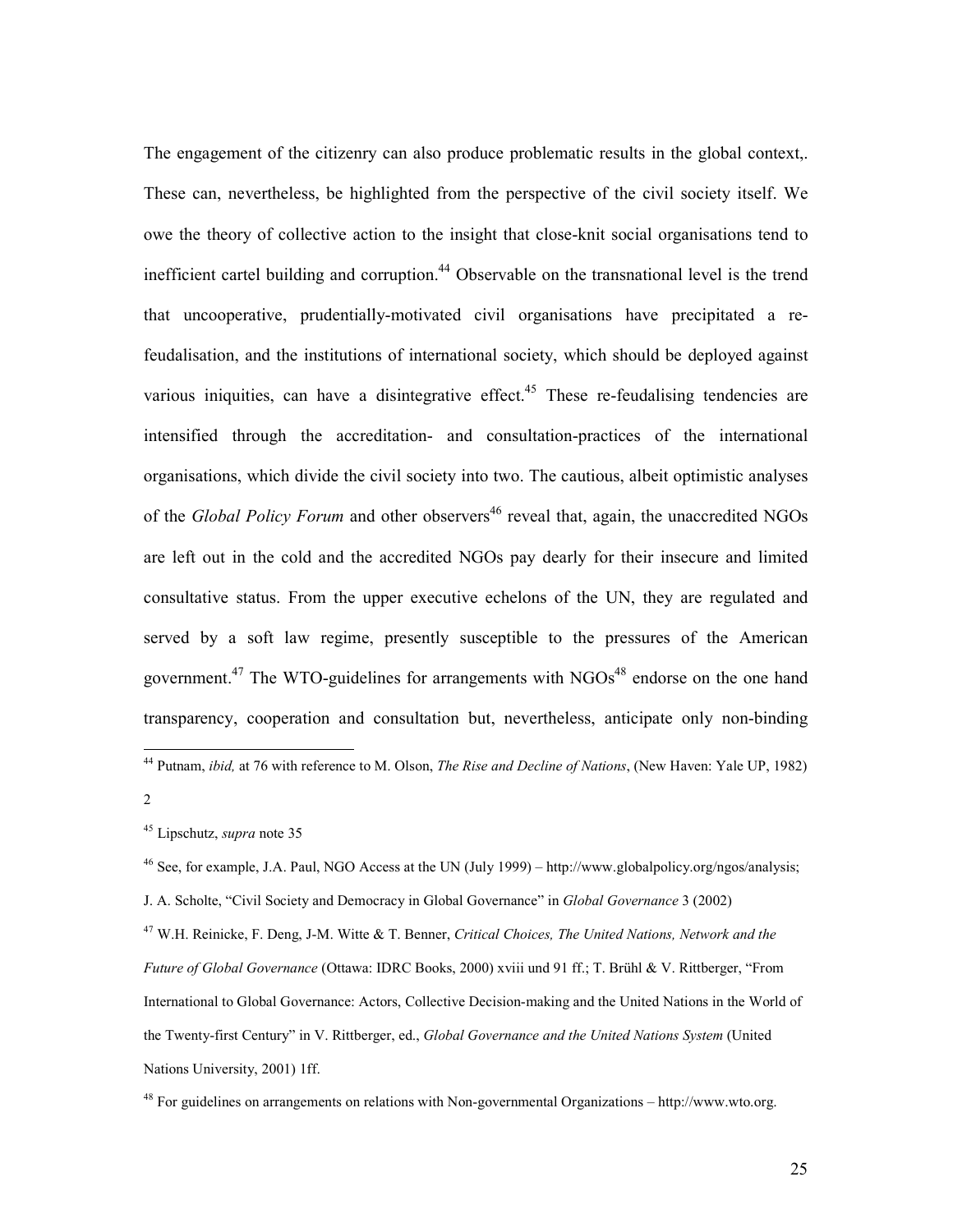conferences on special themes and, since 2001, also the participation of representatives of select and registered NGOs on plenary meetings and briefings, the goal being "to increase the awareness of the public in respect of WTO activities". The guidelines can be interpreted as a strategy of legitimation through process in the Luhmanian sense, a tactic aimed both at the pre-emptive soothing of disappointment at policies and the absorption of potential protests.<sup>49</sup>

Despite these careful apertures and attempts at incorporation – for example, at the UN, UNESCO and also the  $WTO^{50}$  - it would be highly premature to speak of their democratisation or of a noteworthy inclusion of the *Global Civil Society*.<sup>51</sup> This may be a sobering conclusion, but even more arid is the realisation that these central institutions of the system of intergovernmental governance – particularly the G8, the OECD, the World Bank and the IMF – exclude not only civil society but also the majority of their member states from their decision making processes.<sup>52</sup> The concern is not only a divided *Global Civil Society*, but also a divided transnational institutional mechanism. At the decision-making end of this

<sup>&</sup>lt;sup>49</sup> N. Luhmann, Legitimation durch Verfahren, (Berlin: Neuwied, 1969).

<sup>&</sup>lt;sup>50</sup> H-J Prieß & G.M. Berrisch, eds., *WTO-Handbuch*, (München: PUB? 2003) 67 ff. and M. Krajewski,

Verfassungsperspektiven und Legitimation des Rechts der Welthandelsorganisation (WTO), (Berlin: Duncker & Humblot, 2001) 261 ff.

 $51$  For a critical assessment, see R. Dahl, "Can international organizations be democratic?" in Shapiro & Hacker-Cordón, supra note 28, 19 ff., which characterises these organisations, including the EU, as "bureaucratic bargaining systems".

<sup>52</sup> See J.A. Scholte, "Civil Society. Speziell zum IMF hat sich der ehemalige Vizepräsident der Weltbank, Joseph Stiglitz", where this is very clearly expressed, in J.A. Scholte, "Globalization and its Discontents" (New York: The New Press, 2002). In addition, L.D. Brown, S. Khangram, M.H. Moore & P. Frumkin, "Globalization, NGOs, and Multisectoral Relations" in J.S. Nye & J.D. Donahue, eds., Governance in a Globalizing World, (Washington D.C.: Brookings Institutional Press 2000) 271 ff.